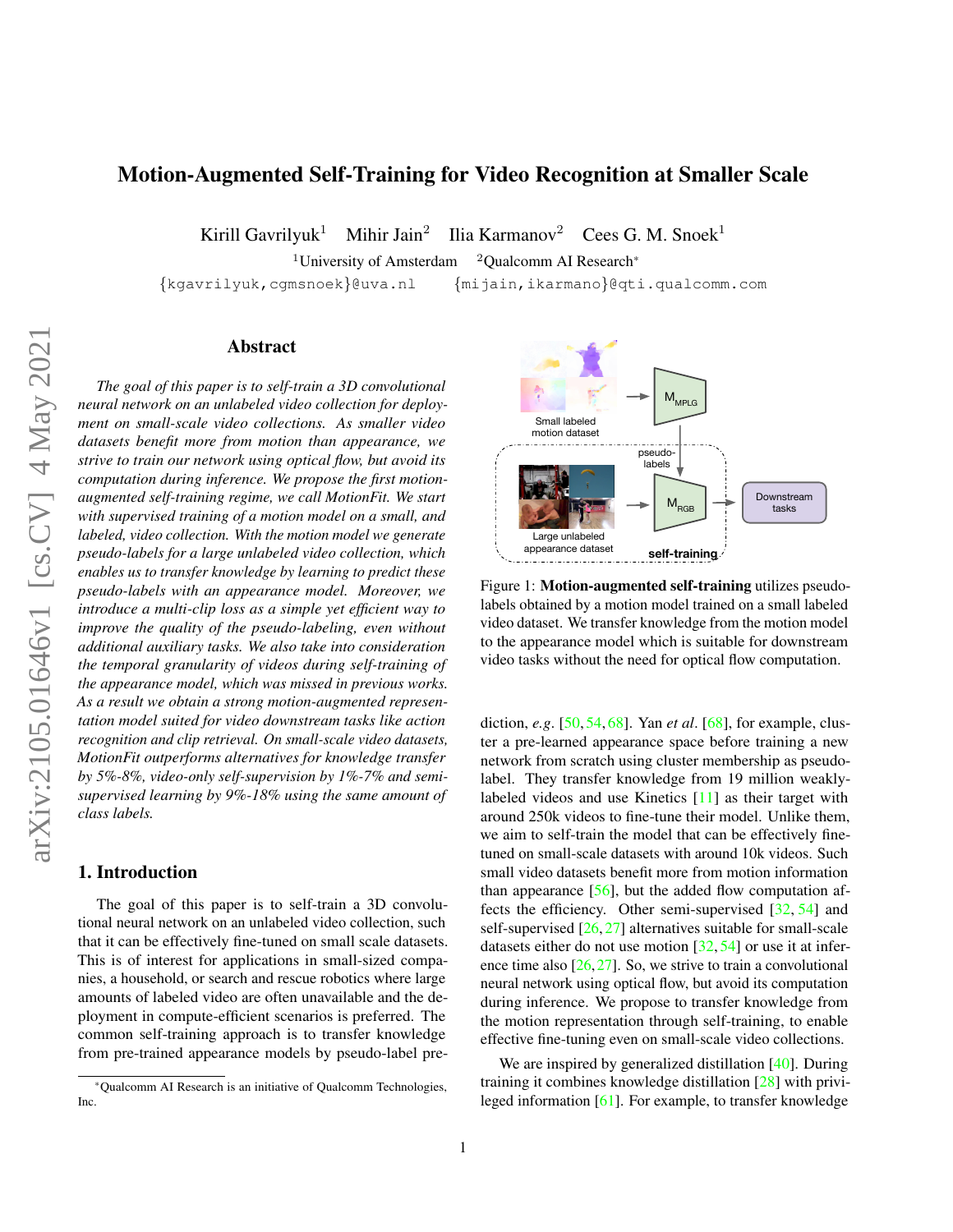<span id="page-1-0"></span>from a pre-trained 2D convolutional neural network to a 3D convolutional neural network  $[15, 24]$  $[15, 24]$  $[15, 24]$  or from depth to an appearance stream  $[20,21]$  $[20,21]$ . In particular, the works of Crasto *et al*. [\[14\]](#page-8-8) and Stroud *et al*. [\[58\]](#page-9-6) helped shape our idea. Both these works explore the transfer of motion knowledge to an appearance model using optical flow as privileged information, together with the large-scale labeled Kinetics [\[11\]](#page-8-0) dataset. We also transfer from a motion to an appearance representation, but different from [\[14,](#page-8-8) [58\]](#page-9-6) class labels on a large-scale dataset are *unavailable* during transfer in our setting. Instead, we propose to obtain pseudo-labels by first training a motion model on a small-scale labeled dataset, like UCF101 [\[57\]](#page-9-7) or HMDB51 [\[37\]](#page-9-8). We perform unsupervised K-means clustering on the extracted motion features to obtain cluster assignments as pseudo-labels. Then we train an appearance model to predict these pseudo-labels via a self-training procedure on a larger source dataset, without using any additional class labels, see Figure [1.](#page-0-0)

Our key contribution is a motion-augmented self-training procedure, we call *MotionFit*. It extracts motion knowledge and transfers it to the appearance model, via self-training on a large-scale *unlabeled* video dataset. By such motion transfer we avoid time-consuming optical flow computation during inference, similar in objective to motion knowledge distillation methods [\[14,](#page-8-8) [58\]](#page-9-6), but without the need for labels during transfer. Our second contribution is an empirical study to discover what form video pseudo-labels should take at smaller scale, starting from the training of the pseudo-label generator to temporally mapping pseudo-labels to videos. We train the pseudo-label generator on the motion representation of a small-scale and labeled video dataset by a multi-clip loss that makes our motion model less susceptible to the background motion irrelevant to the video label. During self-training with pseudo-labels we also study different levels of temporal video granularity by exploring several partitions of whole videos, which was not taken into account in related approaches, *e.g*., [\[3,](#page-8-9) [68\]](#page-10-0). Finally, we experimentally evaluate the importance of each component of our method and compare with state-of-the-art for action classification and clip retrieval on two datasets. For clip retrieval, we improve over the state-of-the-art on UCF101 and match it on HMDB51. For action classification, our self-trained representation performs considerably better than the alternative knowledge transfer (up to  $+8\%$ ), self-supervised (up to  $+7\%$ ) and semi-supervised (up to +18%) methods.

### 2. Related Work

Video self-training. The deep clustering of [\[8\]](#page-8-10) introduces an iterative approach by first assigning pseudo-labels using unsupervised  $K$ -means clustering, followed by predicting these assignments with a deep convolutional neural network. In [\[9\]](#page-8-11), Caron *et al*. utilize a large non-curated dataset to train the deep clustering model. Asano *et al*. [\[5\]](#page-8-12)

suggest a principled learning formulation to overcome the problem of degenerate solutions of simultaneously learning and clustering features by maximizing the information between labels and input data indices. Zhan *et al*. [\[72\]](#page-10-1) propose an online deep clustering approach that performs clustering and network update simultaneously, rather than alternating. Both [\[31\]](#page-9-9) and [\[10\]](#page-8-13) align cluster assignments for pairs of different transformations of images. A semi-supervised approach is presented in [\[54\]](#page-9-1) where pseudo-labels are obtained directly from the predictions of a model trained on a labelled subset of the dataset. They propose a method for uncertaintyaware pseudo-label selection to iteratively select reliable unlabelled samples to be used with the labeled samples for training. Most similar to our work are Noroozi *et al*. [\[50\]](#page-9-0) and Yan *et al*. [\[68\]](#page-10-0), who transfer knowledge from pre-trained models with self-training by pseudo-label prediction. Differently, we transfer knowledge from the motion representation to the appearance representation, while [\[50\]](#page-9-0) and [\[68\]](#page-10-0) exploit the same representation during pre-training and pseudo-label prediction. We also consider pseudo-labels on different levels of temporal video granularity, in an effort to better model the dynamic nature of video.

Video self-supervision. An alternative to self-training via pseudo-labeling is self-supervision. Following the success of image-based self-supervision, early approaches for video self-supervision also explore similar pre-text tasks [\[33,](#page-9-10) [34,](#page-9-11) [62\]](#page-9-12). Other works pay more attention to the temporal video nature by exploiting chronological order [\[19,](#page-8-14) [38,](#page-9-13) [47,](#page-9-14) [67\]](#page-10-2), pace [\[6,](#page-8-15) [13,](#page-8-16) [69\]](#page-10-3), arrow of time [\[64\]](#page-9-15) or video visual correspondence [\[29,](#page-8-17)[35\]](#page-9-16). The temporal structure is also beneficial for predicting future video states such as prediction of raw pixel representations of future frames [\[44\]](#page-9-17) or their feature representation [\[17,](#page-8-18) [25,](#page-8-19) [26\]](#page-8-1).

Most similar to our work are  $[26, 27, 42, 55, 71]$  $[26, 27, 42, 55, 71]$  $[26, 27, 42, 55, 71]$  $[26, 27, 42, 55, 71]$  $[26, 27, 42, 55, 71]$  $[26, 27, 42, 55, 71]$  $[26, 27, 42, 55, 71]$  $[26, 27, 42, 55, 71]$  $[26, 27, 42, 55, 71]$  who also explore optical flow. However, different from Sayed *et al*. [\[55\]](#page-9-19) and Mahendran *et al*. [\[42\]](#page-9-18), who align features of appearance and motion representations, we align two representations via pseudo-label self-training. Zhan *et al*. [\[71\]](#page-10-4) utilize sparse motion guidance to recover full-image motion from appearance while we predict just the same pseudo-label for both representations. Different from [\[26\]](#page-8-1) and [\[27\]](#page-8-2) who use flow in the two-stream fashion  $[56]$ , we still perform downstream tasks using only an appearance representation to be computationally efficient during inference. Differently from self-supervised methods we may make a second use of the small labeled target dataset to train the motion network for pseudo-label generation instead of only using it for fine-tuning the learned video representation model.

Multimodal self-supervision. Many methods exploit the multimodal nature of videos, such as audio [\[2–](#page-8-20)[4,](#page-8-21) [36,](#page-9-20) [48,](#page-9-21) [51–](#page-9-22) [53\]](#page-9-23) or corresponding text [\[39\]](#page-9-24) and speech [\[59\]](#page-9-25) by aligning multiple modalities between each other. Differently, we use an optical flow representation that can be derived from the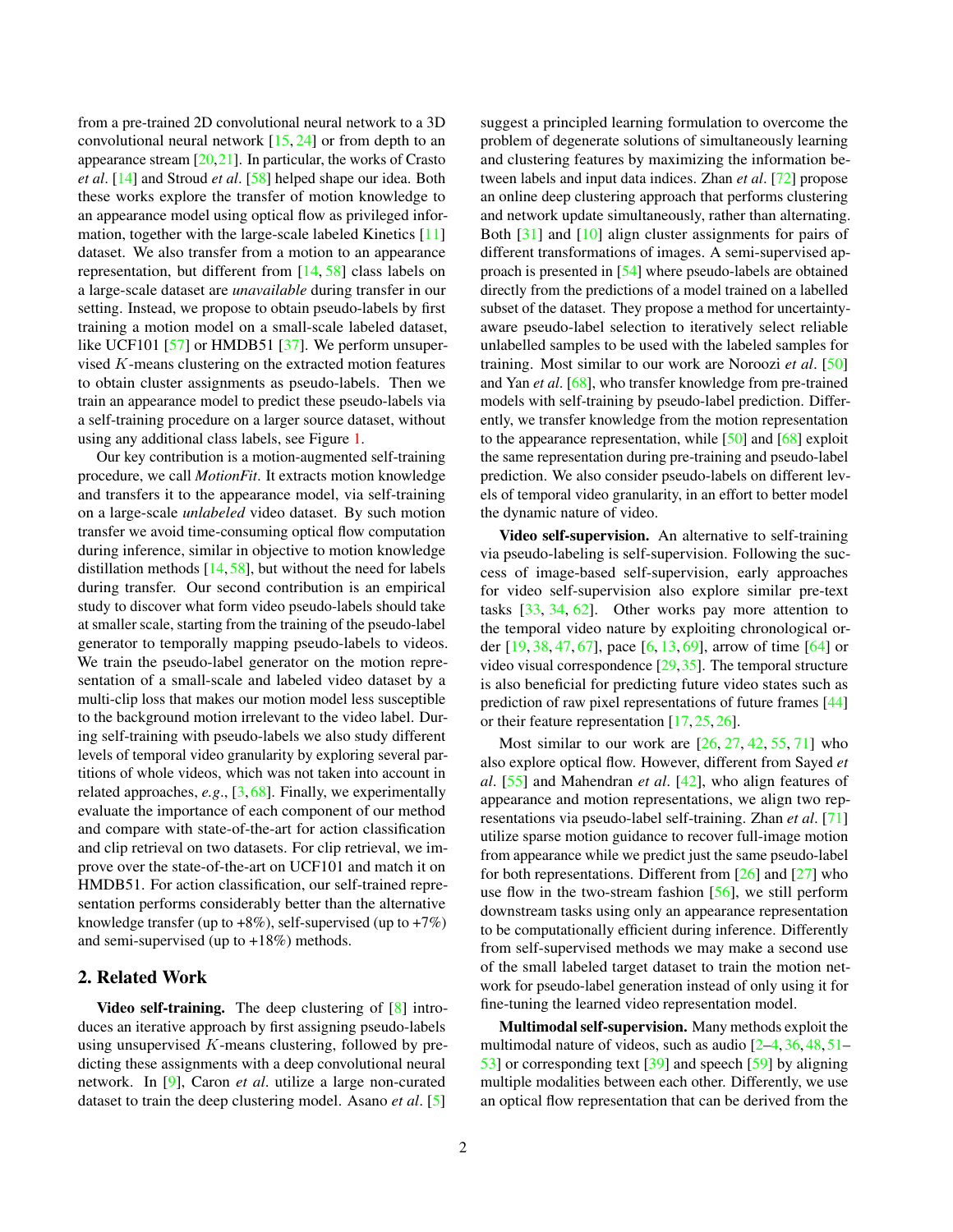#### **1. Training motion pseudo-label generator**

<span id="page-2-1"></span><span id="page-2-0"></span>

Figure 2: **MotionFit model.** Our approach consists of three main steps. In the first step we train a motion pseudo-label generator, M*MPLG*, on the motion representation of the dataset D*MPLG* with a multi-clip loss. Next we use the M*MPLG* to obtain pseudo-labels for the source dataset D*source*. We use these pseudo-labels for motion-augmented self-training of an appearance network M*RGB* on D*source*, without any additional class labels. The learned video representation model is suitable for downstream tasks on D*target* using only appearance as input. We do so by fine-tuning M*RGB* on D*target*.

raw RGB representation of the video. This representation helps to better model motion in the videos. Moreover, it does not introduce new information that is not contained in the original appearance representation, like audio and text.

#### 3. MotionFit Model

Our goal is to learn a video representation suitable for downstream tasks, like video action recognition and video retrieval, on relatively small-scale target datasets D*target* such as UCF101 [\[57\]](#page-9-7) and HMDB51 [\[37\]](#page-9-8). We first train a motion model, which we refer to as the motion pseudo-label generator M*MPLG*, also on a small-scale dataset D*MPLG*, which can be the same as  $D_{target}$ . Next, we use the  $M_{MPLG}$  network to extract motion features and to obtain pseudo-labels on a large-scale *unlabeled* dataset D*source*. Then we switch to the RGB representation of D*source* and self-train a new appearance network M*RGB* to predict the pseudo-labels on D*source* to obtain a motion-augmented video representation model suitable for downstream tasks on D*target*. The overall approach is illustrated in Figure [2](#page-2-0) and detailed next.

### 3.1. Training the motion pseudo-label generator

To train the motion pseudo-label generator on D*MPLG* we can rely on the appearance representation by optimizing a cross-entropy loss to predict ground truth labels. However, current state-of-the-art networks are too large to be efficiently trained on small-scale datasets [\[11,](#page-8-0) [18,](#page-8-22) [60,](#page-9-26) [66\]](#page-10-5). Instead, we pay more attention to the video nature and rely on a motion representation to train the M*MPLG*. The motion representation helps the convolutional neural network to concentrate on more important local motion changes, rather than the repetitive and abundant appearance representation. Hence, it has the advantage of learning from more generalizable information, while at the same time not heavily relying on context as the appearance representation does.

To further boost the strength of the  $M_{MPIG}$  representation we consider a longer temporal extent in each training sample, so it is more likely to contain the foreground part of the action of interest. This is important as unlike an appearance representation, motion cannot rely on background context for recognition. One way to cover longer temporal extents is to consider longer clips as input samples rather than the common practice of using 16-frame clips [\[34,](#page-9-11) [59,](#page-9-25) [67,](#page-10-2) [73\]](#page-10-6). However, pooling over the temporal dimension can attenuate the foreground motion signal when a larger part is from the background. We propose an alternative strategy where each training sample consists of multiple clips, of standard 16-frames length, from the same video. The loss for each sample is obtained by averaging the cross-entropy losses over its clips. The foreground clips are more likely to have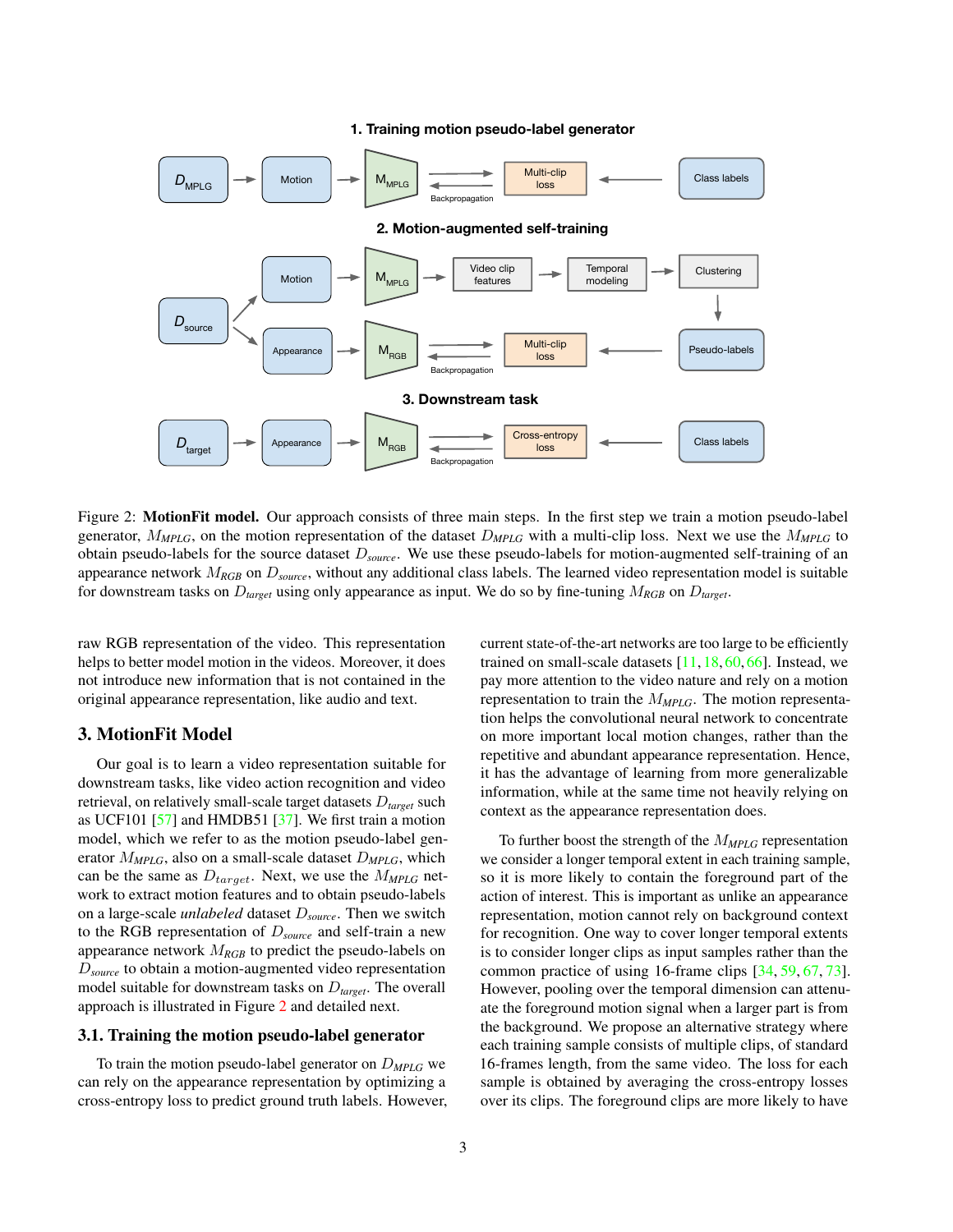<span id="page-3-3"></span>a unimodal distribution across the final activations, while background ones are likely to be relatively uniform. This means that averaging after the softmax (due to the nature of the exponential function) will produce higher logits and not attenuate the gradient information as much. Thus, the proposed multi-clip loss preserves more temporal information and allows any clip from the foreground to contribute constructively to the back-propagating gradients.

$$
\mathcal{L}_{mc}(y,\tilde{y}) = \frac{1}{B} \sum_{b=1}^{B} \left( \frac{1}{R} \sum_{i=1}^{R} \mathcal{L}_{class}(y_{b,i}, \tilde{y}_{b,i}) \right), \quad (1)
$$

where  $\mathcal{L}_{class}$  is the cross-entropy loss for clip label prediction,  $y_{b,i}$  is the ground truth clip label,  $\tilde{y}_{b,i}$  is the model predicted clip label,  $R$  is the number of sampled clips per video, and  $B$ is batch size. In our experiments we show the benefits of this simple approach, which we call training with multi-clips.

Xu *et al*. [\[67\]](#page-10-2) show that clip order prediction can be beneficial for self-supervised learning:

$$
\mathcal{L}_{co}(p,\tilde{p}) = \frac{1}{B} \sum_{b=1}^{B} \mathcal{L}_{order}(p_b, \tilde{p}_b),
$$
 (2)

where  $\mathcal{L}_{order}$  is the cross-entropy loss for clip order prediction,  $p_b$  is the correct order of the clips and  $\tilde{p}_b$  is the model predicted clip order. In our multi-clip setting it is easy to combine it with our multi-clip loss  $\mathcal{L}_{mc}$  for more efficient training of the M*MPLG*. We do so by a weighted sum:

$$
\mathcal{L}_{batch} = \lambda \mathcal{L}_{mc} + (1 - \lambda) \mathcal{L}_{co},
$$
 (3)

where  $\mathcal{L}_{batch}$  is the batch loss,  $\lambda \in [0; 1]$  is a weighting parameter. With  $\lambda=0$  and using an appearance representation as input we have exactly the same self-supervised formulation as in [\[67\]](#page-10-2). However, in our experiments we will show the benefits of using a motion representation and just relying on training with multi-clips.

#### <span id="page-3-2"></span>3.2. Motion-augmented self-training

Following  $[50]$  and  $[68]$  we utilize K-means clustering with Euclidean distance to obtain pseudo-labels for the source dataset D*source*. Rather than relying on appearance features as [\[50\]](#page-9-0) and [\[68\]](#page-10-0) do, we do so on the motion features extracted by our  $M_{MPLG}$ . The cluster centers computed by K-means are considered as pseudo-labels for the previously unseen videos from the D*source* dataset. We train another network M*RGB*, but with an appearance representation as input, to predict the pseudo-labels of D*source*. By doing so, we transfer motion knowledge from the M*MPLG* to the appearance network M*RGB*. Noroozi *et al*. [\[50\]](#page-9-0) and Yan *et al*. [\[68\]](#page-10-0) show that this self-training procedure is the most efficient way to do so, compared to other model distillation and transfer techniques. However, where they rely on RGB appearance only, we consider different video representations. We train the M*MPLG* on motion and network M*RGB* on appearance. The motion representation allows us to train the M*MPLG* using only a small-scale dataset, while the appearance representation of M*RGB* is computationally efficient during inference time. Note that M*MPLG* and M*RGB* can also have a different architecture, allowing us to train network M*RGB* with different backbones using the same set of pseudo-labels obtained by M*MPLG*. In the experiments we also compare with other knowledge transfers including transfer from pre-trained 2D CNNs  $[15, 24]$  $[15, 24]$  $[15, 24]$  and motion  $[14, 58]$  $[14, 58]$  $[14, 58]$ , in either case showing the benefits of our approach.

Temporal modeling for self-training. To further enrich the representation learned by  $M_{RGB}$ , we use a similar loss as Equation [3](#page-3-0) to train M*RGB* on D*source*. Different from [\[3,](#page-8-9) [68\]](#page-10-0) we also consider assigning pseudo-labels to subparts of the video, taking into account the most suitable temporal scale for the pseudo-labels. To do so, we first extract features using a trained M*MPLG* for each video clip that we densely sample from all videos  $V = \{V_i\}_{i=1}^{N_{source}}$  of the dataset  $D_{source}$ .  $F_i = \{f_{i,t}\}_{t=1}^{T_i}$ , where  $T_i$  is number of clips in  $V_i$ ;  $N_{source}$  is the number of videos in D*source*. Video clip is a sequence of adjacent frames in the video; 16, 32 or 64 frames in our experiments. After this we consider three levels of temporal granularity: clip level, segment level and video level. These levels differ in the way they aggregate features using  $F_i$  to obtain new  $H_i = \{h_{i,s}\}_{s=1}^S$  representation for each video  $V_i$ .

<span id="page-3-0"></span>For clip level we consider  $H_i = F_i$ . We define a segment as a sequence of adjacent video clips and consider two methods to obtain them. For the first, we utilize the same approach as in [\[30\]](#page-8-23). For a given video, we find segment boundaries  $B_i$  by looking for time steps where features of adjacent clips change abruptly compared to the previous time step:

$$
B_i = \{ t : ||f_{i,t} - f_{i,t-1}||_1 > \tau \}
$$
 (4)

where  $\tau$  is set to the *p*-th percentile, so the number of segments in a video  $V_i$  is directly proportional to its length  $T_i$ . For the second, we consider the approach where the video is equally divided into three segments similar to [\[63\]](#page-9-27). Following [\[30\]](#page-8-23), to obtain the feature representation for each segment we average clip features within its boundaries. For video level we consider the whole video as one segment and represent it by also averaging features of all clips in the video similar to [\[68\]](#page-10-0). Independent of the level of temporal granularity the other parts of our method are kept unchanged.

#### 4. Experiments

#### 4.1. Datasets

We validate our approach using the following three datasets<sup>[1](#page-3-1)</sup>.

<span id="page-3-1"></span><sup>&</sup>lt;sup>1</sup>Datasets used in this paper were downloaded and experimented on by primary author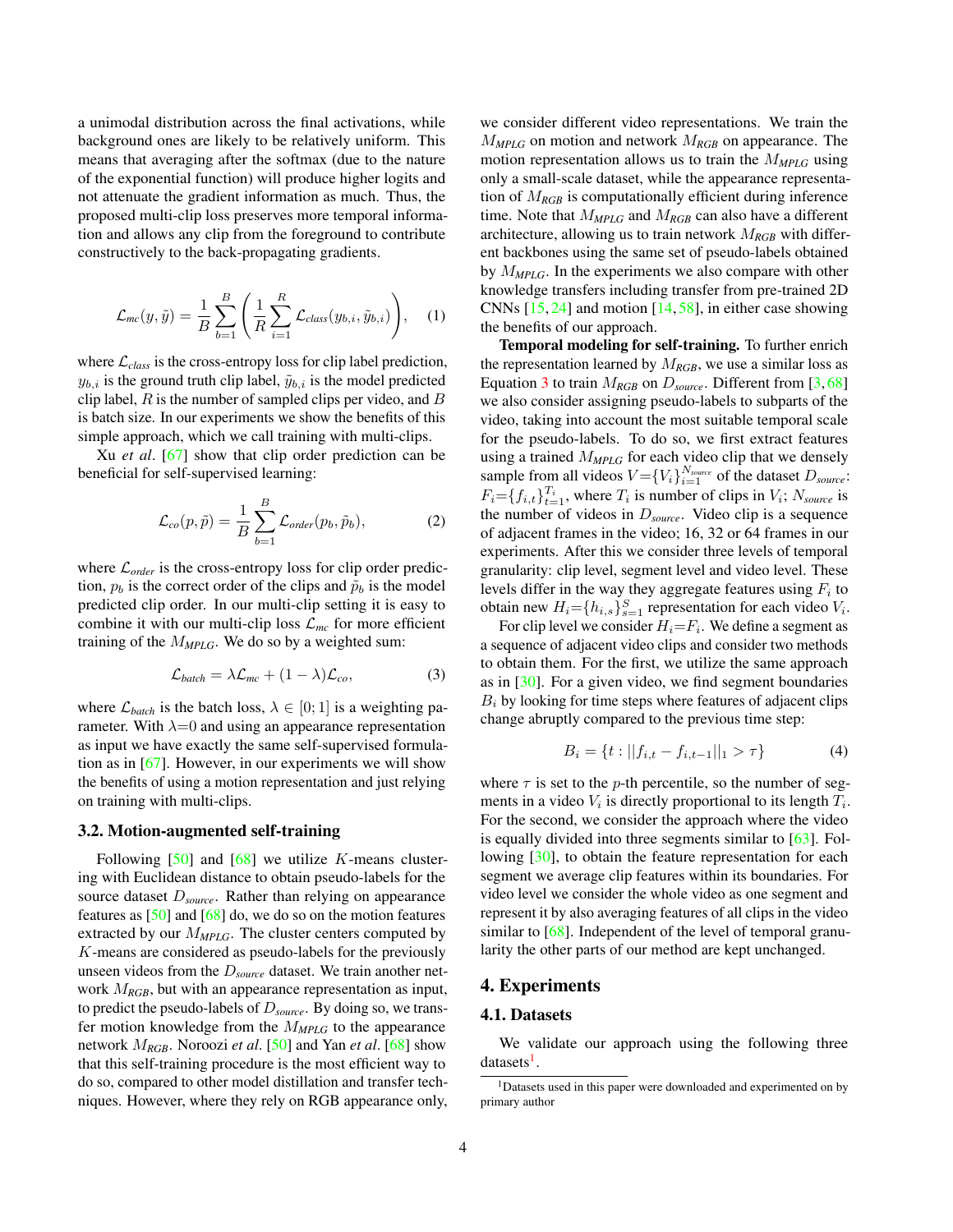<span id="page-4-1"></span>UCF101 and HMDB51. As instances of our D*MPLG* and D*target* datasets we rely on UCF101 [\[57\]](#page-9-7) and HMDB51 [\[37\]](#page-9-8), two well-known datasets for video action recognition. However, in many works  $[11, 18, 60, 66]$  $[11, 18, 60, 66]$  $[11, 18, 60, 66]$  $[11, 18, 60, 66]$  $[11, 18, 60, 66]$  $[11, 18, 60, 66]$  $[11, 18, 60, 66]$  it is shown that these two datasets are too small for an efficient training of modern 3D CNNs on the appearance representation. Therefore these datasets are good choice for our experiments. UCF101 contains 13k videos with 101 human actions. There are 3 splits available with around 9k training and 4k testing videos per split. HMDB51 contains 7k videos with 51 human classes from movies. It also has 3 splits with around 5.5k training and 1.5k testing videos per split. We consider these datasets for both downstream tasks of video action recognition and video clip retrieval.

Kinetics-400. As instance of D*source*, we rely on Kinetics-400 [\[11\]](#page-8-0). It contains 400 human action classes with 10 second clips. There are around 246k training and 50k validation videos. Kinetics-400 is considered as a standard choice for pre-training of modern 3D CNNs [\[11,](#page-8-0)[18,](#page-8-22)[60,](#page-9-26)[66\]](#page-10-5). Similar to self-supervised methods we use this dataset without human annotation to pre-train 3D CNNs. We perform ablation experiments on its validation split (Kinetics-val) and make comparison with knowledge transfer and self-supervised methods using its train split (Kinetics-train).

#### 4.2. Implementation details

Motion pseudo-label generator. For our motion representation we utilize TV-L1 [\[70\]](#page-10-7), which is widely used for video action recognition. Following the recent literature  $[4, 14, 52]$  $[4, 14, 52]$  $[4, 14, 52]$  $[4, 14, 52]$  $[4, 14, 52]$ , we choose the R(2+1)D-18  $[60]$  as the backbone for our M*MPLG*.

Self-training. For appearance model M*RGB*, we consider again the  $R(2+1)D-18$  backbone as well as the S3D-G [\[66\]](#page-10-5).

Training details. We randomly split around 10% videos from the training set to do validation both during training M*MPLG* and self-training. The input video clips are first resized to  $128\times171$ , then randomly cropped to  $112\times112$ during training. During validation or testing, the clip is cropped in the center. For S3D-G, we use longer clips with 64 frames and higher resolution of  $224\times224$ . Recent findings [\[43\]](#page-9-29) show that small mini-batch sizes provide more up-to-date gradient calculations and yield more stable and reliable training. Thus we use 8 multi-clips per batch while training on smaller datasets. For self-training on Kinetics-400 we use a batch size of 16 for R(2+1)D and 32 for S3D-G. We train our model with an initial learning rate of 0.001 and decay the learning rate by a factor of 10 at steps of 40, 60, 80 epochs. This regime is followed during M*MPLG* training and fine-tuning (only conv4, conv5 and fc layers) for each dataset. For self-training, we decay the learning rate at 20 and 40 epochs. The M*MPLG* training and fine-tuning is done for up to 120 epochs, while self-training on the Kinetics-400 train set is done for 45 epochs. Our models are implemented with

<span id="page-4-0"></span>

|                       |              | Clip length  | Multi-clips $(R)$ |       |              |  |
|-----------------------|--------------|--------------|-------------------|-------|--------------|--|
| <b>Representation</b> | 32           | 64           |                   |       |              |  |
| Appearance<br>Motion  | 59.4<br>80.8 | 60.3<br>81.1 | 58.9 57.0<br>78.2 | -82.2 | 59.1<br>82.6 |  |

Table 1: Benefit of M*MPLG* motion representation. Comparison between appearance and motion representation for varying clip length (in frames) and multi-clips per video on UCF101 split 1. When using multiple clips for training we consider 16-frames clips as input. Using multi-clip training is even better than using larger input temporal extent which allows us to efficiently train M*MPLG* without additional computational and memory cost. The motion representation is at least 20% better than appearance, for all settings.

PyTorch and optimized with vanilla synchronous SGD algorithm with momentum of 0.9 and weight decay of 0.0005.

#### 4.3. Ablation of motion pseudo label generator

Benefit of M*MPLG* motion representation. We first perform an ablation to demonstrate the benefit of training the pseudo-label generator on the optical flow representation. We report action recognition results on UCF101 split 1 for this experiment. First, we train the M*MPLG* with the loss function in Eq. [3,](#page-3-0) setting  $\lambda = 1$  to show only the importance of using multiple clips from the same video in the batch. In Table [1](#page-4-0) we ablate appearance and motion representations for a varying number of clips  $R$  in Eq. [3.](#page-3-0) We also compare with standard single clip training, but with longer temporal length of the input clip. Independent of the clip length and number, the motion representation is at least 20% better than appearance, even when using a small temporal scale. Our multi-clip training is helpful for motion representation learning giving around 4% boost over standard single-clip training. It is also more than 1% better than using clips with larger temporal scale. While for appearance, which relies heavily on context, there is not much improvement when using longer temporal scale or multiple clips for training.

**Choice of**  $M_{MPLG}$  **parameter**  $\lambda$ . Next we perform experiments varying parameter  $\lambda$  in Eq. [3.](#page-3-0) While for the appearance representation the improvement matches the results of  $[67]$  (73.7) the motion representation does not benefit from explicit clip order prediction. With  $\lambda=0$  we achieve only 69.9 accuracy, which is even lower than for the appearance representation. For values of  $\lambda$ <1 we did not see any gain in action recognition accuracy compared to the case of  $\lambda=1$ . This supports that our multi-clip training procedure by itself provides enough temporal information when trained with a motion representation. Therefore, we use a motion representation for our  $M_{MPLG}$  multi-clip training with  $R=3$ and  $\lambda=1$  in the rest of the paper.

Importance of M*MPLG* for self-training. First, we use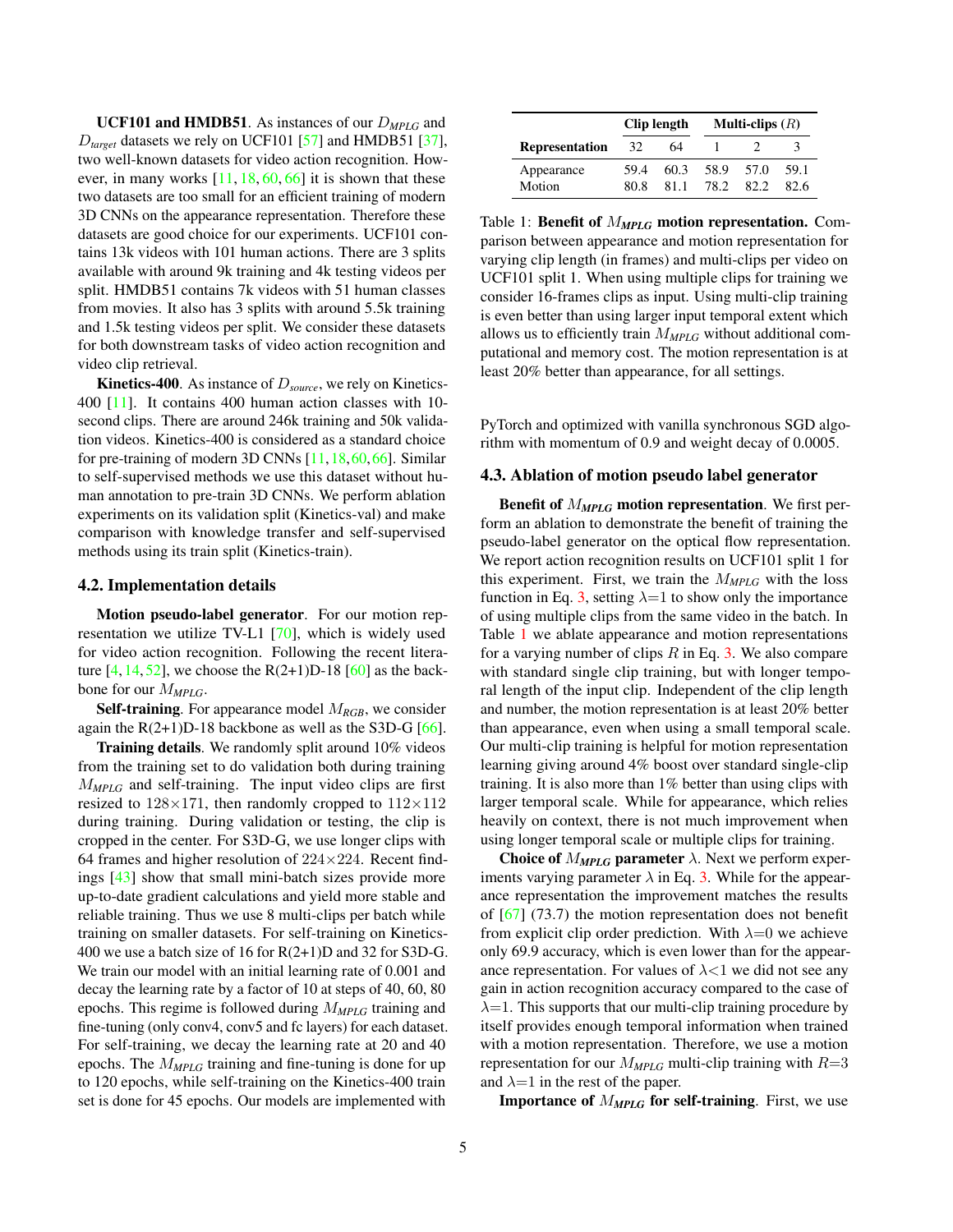<span id="page-5-3"></span><span id="page-5-0"></span>

| <b>Temporal granularity</b> |                                                                                   |      |      |  |  |  |  |
|-----------------------------|-----------------------------------------------------------------------------------|------|------|--|--|--|--|
|                             | Video $\lceil 3, 68 \rceil$ Segment $\lceil 30 \rceil$ Segment $\lceil 63 \rceil$ |      | Clip |  |  |  |  |
| 76.5                        | 79.0                                                                              | 77.3 | 80.3 |  |  |  |  |

Table 2: Choice of temporal granularity for motionaugmented self-training of model M*RGB* on Kinetics-val. Comparison is performed on the downstream task of video action recognition on UCF101 split 1. Clip level gives 4% boost over video level and is slightly better than segments.

the above  $M_{MPLG}$  ( $R=3$ ,  $\lambda=1$ ) to generate pseudo-labels (128 clusters) for self-training on Kinetics-400 train set, and obtain 85.2% accuracy on UCF101. Then, we perform the same experiment but with  $M_{MPLG}$  trained on appearance instead. By self-training on these appearance pseudo-labels, we obtain only 74.5%, which confirms the better quality of our motion pseudo-labels. Note that the setting with appearance pseudo-labels is similar to [\[50\]](#page-9-0) and [\[68\]](#page-10-0), which are developed for the image domain and very large-scale datasets, respectively. Unlike them, we effectively train our model for small-scale video datasets using motion, but only relying on appearance during inference.

### 4.4. Ablation of motion-augmented self-training

Next we ablate the self-training choices for the network M*RGB*, where we use the Kinetics-400 validation set as our source dataset D*source*. We train our M*MPLG* on UCF-101 split 1 with the motion representation, and use it to extract features for densely sampled clips from each video in D*source*. We compare the choices of the self-trained appearance model M*RGB* on the downstream task of video action recognition on UCF-101 split 1. Note that during self-training the model M*RGB* does not see any videos from UCF-101 neither any provided class labels of the Kinetics-400 dataset.

Choice of temporal granularity. We first analyze the importance of considering temporal scale for generating pseudo-labels, as discussed in Section [3.2.](#page-3-2) We show the results in Table [2](#page-5-0) for three possible levels: video, segment and clip. Interestingly, a more semantic partition of videos as suggested in [\[30\]](#page-8-23) and [\[63\]](#page-9-27) does not improve the representation of  $M_{RGB}$  compared to just a clip-level granularity. However, both segment and clip levels outperform video level  $[3, 68]$  $[3, 68]$  $[3, 68]$  up to 2.5%. We also vary parameter  $\lambda$  in Eq. [3](#page-3-0) during self-training of M*RGB*. For none of the temporal levels we have seen any considerable improvement over using  $\lambda=1$ . To further investigate the role of clip order we add the loss for pseudo-label prediction of the next and previous clips for each sampled clip of the video. This gives us an additional 0.4% improvement. These results again support that a self-training procedure with just a multi-clip loss helps successfully transfer motion knowledge to the appearance model, even without any additional modeling of clip order.

<span id="page-5-1"></span>

|                | <b>Number of clusters</b> |                |          |       |  |  |
|----------------|---------------------------|----------------|----------|-------|--|--|
|                | 128.                      |                | 500 1000 | -1600 |  |  |
| Kinetics-val   |                           | 79.0 79.0 79.7 |          | 74.2  |  |  |
| Kinetics-train |                           | 85.2 85.7      | 86.5     | 85.6  |  |  |

Table 3: Choice of number of clusters for self-training of model M*RGB* on the Kinetics-val and Kinetics-train. Comparison is performed on the downstream task of video action recognition on UCF101 split 1. A larger number of clusters benefits self-training up to 1000 clusters.

<span id="page-5-2"></span>

|                         | $D_{\text{target}}$ |        |  |  |  |
|-------------------------|---------------------|--------|--|--|--|
| Clip-length             | <b>UCF101</b>       | HMDB51 |  |  |  |
| 16 frames               | 87.4                | 56.4   |  |  |  |
| 32 frames               | 88.9                | 61.4   |  |  |  |
| Random initialized [67] | 58.9                | 22.0   |  |  |  |

Table 4: Impact on target dataset for varying clip-length, where D*MPLG* is UCF101 and D*source* is Kinetics. Average accuracy over three splits is reported.

Choice of number of clusters. Next we compare the influence of the number of clusters used in  $K$ -means to obtain pseudo-labels for the source dataset D*source* in Table [3.](#page-5-1) When using Kinetics-400 validation for self-training of M*RGB* the impact of using more clusters is minimal. Even on the larger Kinetics-400 train set there is only small improvement of up to 1.3%, indicating our motion-augmented self-training is not sensitive to the choice of number of clusters. We choose  $K=1000$  for all the following experiments.

Effect of common classes. UCF101 and Kinetics-400 have 55 classes in common. To evaluate their impact, we exclude them from the latter and re-train MotionFit  $(K=1000)$ with the remaining ∼170k videos. We obtain 86.3% on split1 of UCF101 *vs.* 86.5% with all the classes, which shows the common classes have hardly an effect on accuracy.

Impact on target dataset. Our self-training approach trains an appearance model with motion information to be effectively fine-tuned on small video datasets. First we evaluate our method for the case when D*MPLG* and D*target* are the same *i.e*. UCF101, and D*source* is always Kinetics. We finetune and evaluate on each of the three splits of UCF101 and report the results in the first row of Table [4.](#page-5-2) For self-training we use 16-frame clips, however, increasing the clip-length to 32 for fine-tuning leads to improved performance, with little additional computation. Then, we change the D*target* to HMDB51 but keep the same self-trained model. Again, there is considerable accuracy gain over random initialization [\[6\]](#page-8-15), and longer clips help, but the main conclusion is that our approach can be easily applied to other small datasets without requiring the whole pipeline to be redone (flow extraction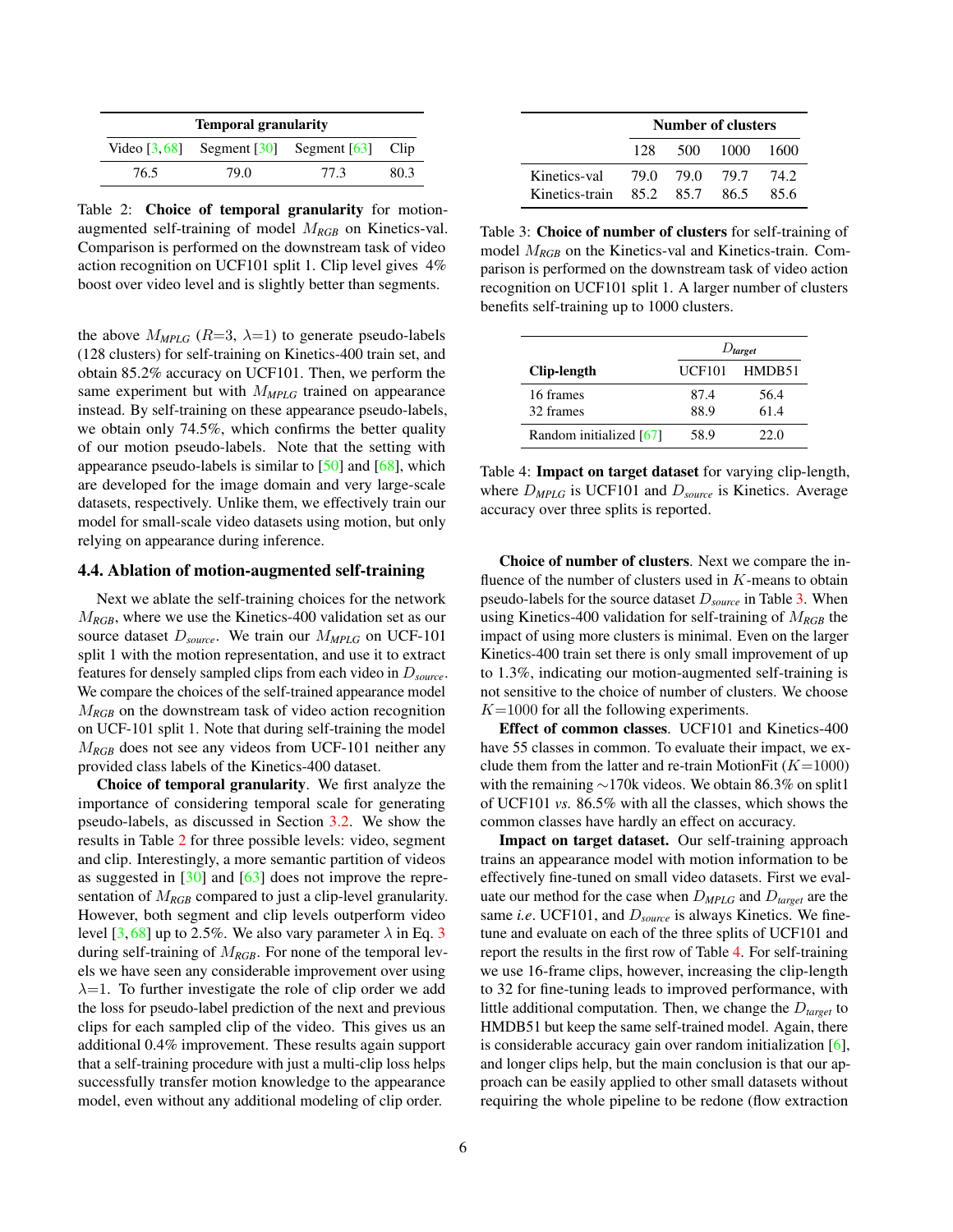<span id="page-6-2"></span><span id="page-6-0"></span>

|                            | <b>Backbone</b> | <b>Frames</b> | <b>Resolution</b> | <b>Additional labels</b> | <b>UCF101</b> | HMDB51                   |
|----------------------------|-----------------|---------------|-------------------|--------------------------|---------------|--------------------------|
| Random initialisation [67] | $R(2+1)D-18$    | 16            | 112               |                          | 58.9          | 22.0                     |
| MERS $[14]$ <sup>†</sup>   | $R(2+1)D-18$    | 16            | 112               |                          | 78.3          | 42.1                     |
| MARS $[14]^\dagger$        | $R(2+1)D-18$    | 16            | 112               |                          | 82.2          | 48.7                     |
| <b>STC</b> [15]            | STC-ResNext     | 16            | 112               | ImageNet                 | 84.7          | $\overline{\phantom{a}}$ |
| Dist $Init$ [24]           | $R(2+1)D-18$    | 32            | 112               | ImageNet                 | 85.7          | 54.9                     |
| Supervised [52]            | $R(2+1)D-18$    | 16            | 112               | Kinetics-400             | 95.0          | 70.4                     |
| <b>MotionFit</b> (ours)    | $R(2+1)D-18$    | 16            | 112               |                          | 87.4          | 56.4                     |

†MERS and MARS results are based on our implementation of [\[14\]](#page-8-8).

<span id="page-6-1"></span>Table 5: Comparison with knowledge transfer methods on video action recogntion. We report top-1 accuracy of fine-tuned models averaged over all 3 splits of UCF101 and HMDB51. Our approach outperforms MERS and MARS for transferring motion knowledge to the appearance stream. MotionFit is also better than methods that also rely on ImageNet class labels.

|                                      | <b>Backbone</b>     | <b>Frames</b> | <b>Resolution</b> | <b>Modality</b> | <b>UCF101</b> | HMDB51 |
|--------------------------------------|---------------------|---------------|-------------------|-----------------|---------------|--------|
| Sun <i>et al.</i> [59]               | S <sub>3</sub> D    | 16            | 112               | $V + T$         | 79.5          | 44.6   |
| Asano <i>et al.</i> [4]              | $R(2+1)D-18$        | 30            | 112               | $V + A$         | 83.1          | 47.1   |
| Alwassel et al. [3]                  | $R(2+1)D-18$        | 32            | 224               | $V + A$         | 86.8          | 52.6   |
| Xiao <i>et al.</i> $[65]$            | <b>SlowFast</b>     | 64            | 224               | $V + A$         | 87.0          | 54.6   |
| Morgado <i>et al.</i> $[48]$         | $R(2+1)D-18$        | 32            | 224               | $V + A$         | 87.5          | 60.8   |
| Patrick et al. [52]                  | $R(2+1)D-18$        | 32            | 224               | $V + A$         | 89.3          | 60.0   |
| Kim <i>et al.</i> [34]               | R <sub>3</sub> D-18 | 16            | 112               | V               | 65.8          | 33.7   |
| Kong <i>et al.</i> [35]              | $R3D-18$            | 8             | 112               | V               | 69.4          | 37.8   |
| Han <i>et al.</i> $\lceil 25 \rceil$ | R-2D3D-34           | 25            | 224               | V               | 75.7          | 35.7   |
| Jing et al. [33]                     | $R3D-18$            | 64            | 112               | V               | 76.6          | 47.0   |
| Zhuang et al. [73]                   | <b>SlowFast</b>     | 16            | 112               | V               | 77.0          | 46.5   |
| Han <i>et al.</i> $\lceil 26 \rceil$ | $R-2D3D-18$         | 25            | 224               | V               | 78.1          | 41.2   |
| Benaim et al. [6]                    | $S3D-G$             | 64            | 224               | V               | 81.1          | 48.8   |
| Han <i>et al.</i> $[27]$             | S <sub>3</sub> D    | 32            | 128               | V               | 87.9          | 54.6   |
| <b>MotionFit</b> ( <i>ours</i> )     | $R(2+1)D-18$        | 32            | 112               | V               | 88.9          | 61.4   |
| <b>MotionFit</b> ( <i>ours</i> )     | $S3D-G$             | 64            | 224               | V               | 90.1          | 50.6   |

Table 6: Comparison with self-supervised methods on video action recognition. We report top-1 accuracy of fine-tuned models averaged over all 3 splits of UCF101 and HMDB51. For fair comparison we list only the results obtained using the Kinetics-400 dataset. Our approach is the best when only considering the visual modality (V). On UCF101 we are even on par with methods that use an additional audio modality (V+A) during training.

and then self-training on Kinetics). A considerable practical advantage. Next, we compare with the state-of-the-art.

### 4.5. Comparisons with state-of-the-art

Knowledge transfer. In Table [5](#page-6-0) we compare with knowledge transfer methods. As knowledge transfer methods we consider two main families: transfer knowledge from pretrained 2D CNN and knowledge transfer from the motion to the appearance stream, the same as we do. For the former we choose STC  $[15]$  and DistInit  $[24]$ , for the latter we choose MERS and MARS from [\[14\]](#page-8-8). We train MERS by matching features of the student appearance network with the teacher motion network on Kinetics-400. Then we further fine-tune the student model on the target dataset as we did for MotionFit. MARS additionally combines the feature matching with a cross-entropy loss and needs class-labels, so

it is trained directly on the target dataset. For the teacher network we use the same M*MPLG* used to obtain pseudo-labels to train MotionFit. We have a good improvement  $($ >5% on both datasets for  $R(2+1)D-18$ ) over motion transfer methods that are based on feature matching. We are even better than knowledge transfer approaches from pre-trained 2D CNN, despite them also using ImageNet class labels.

Self-supervised action recognition. Next, we compare our approach with state-of-the-art self-supervised methods as we also do not use ground truth labels during self-training on the Kinetics-400 dataset. We first compare on video action recognition on UCF101 and HMDB51 in Table [6.](#page-6-1) Note that all reported methods fine-tune their models on these datasets and hence use the same amount of class labels as we do. These methods vary vastly for the choice of backbone networks, number of input frames and input resolutions, mak-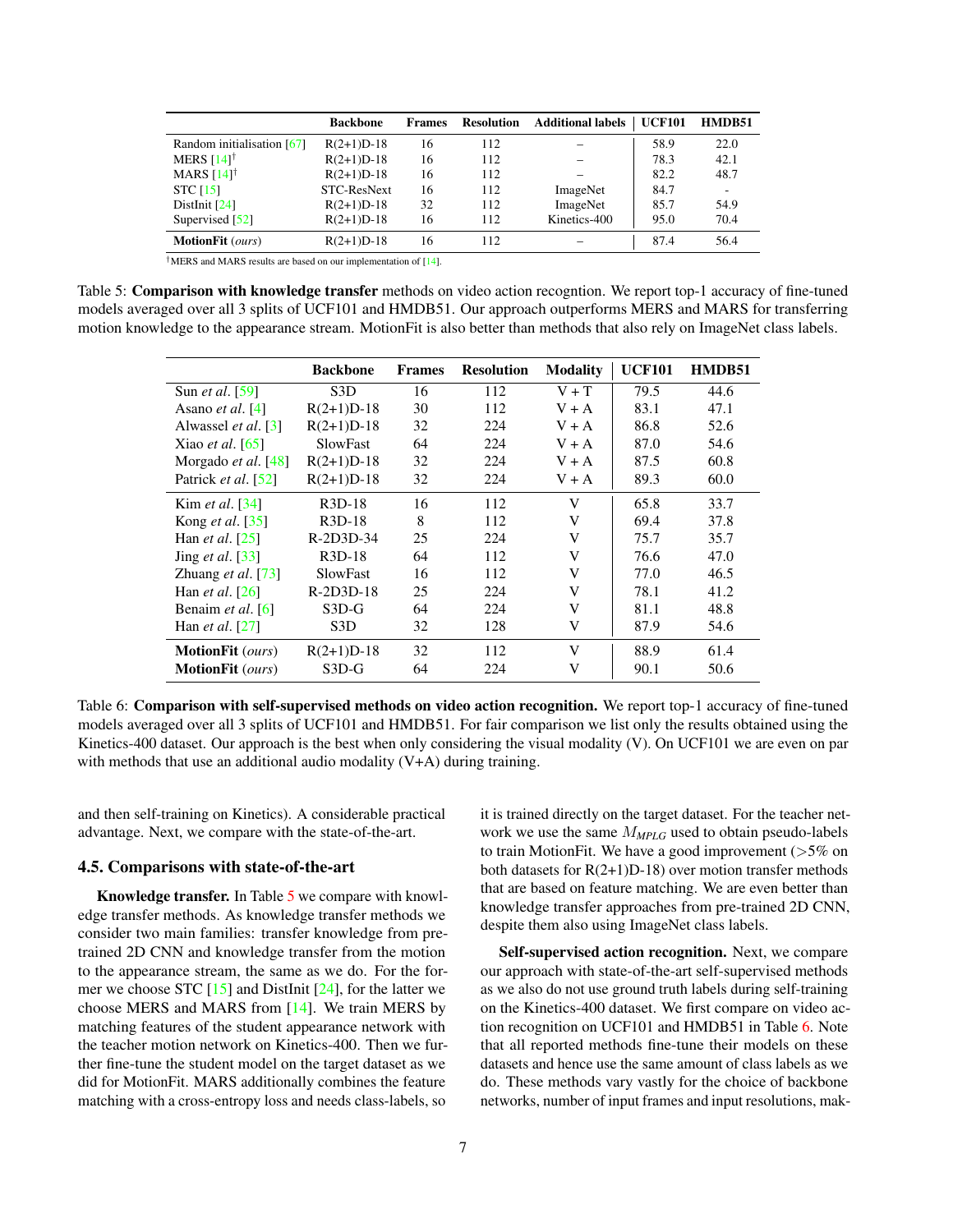<span id="page-7-2"></span><span id="page-7-0"></span>

|                                  |                 |          |      | <b>UCF101</b> |      |                          | HMDB51 |      |  |
|----------------------------------|-----------------|----------|------|---------------|------|--------------------------|--------|------|--|
|                                  | <b>Backbone</b> | Modalitv | R@1  | R@5           | R@20 | R@1                      | R@5    | R@20 |  |
| Benaim et al. [6]                | $S3D-G$         | V        | 13.0 | 28.1          | 49.5 | $\overline{\phantom{0}}$ |        |      |  |
| Kong <i>et al.</i> [35]          | $R3D-18$        | V        | 22.0 | 39.1          | 56.3 |                          |        |      |  |
| Asano <i>et al.</i> [4]          | $R(2+1)D-18$    | $V + A$  | 52.0 | 68.6          | 84.5 | 24.8                     | 47.6   | 75.5 |  |
| Patrick et al. [52]              | $R(2+1)D-18$    | $V + A$  | 57.4 | 73.4          | 88.1 | 25.4                     | 51.4   | 75.0 |  |
| <b>MotionFit</b> ( <i>ours</i> ) | $S3D-G$         | V        | 31.6 | 51.7          | 70.3 |                          |        |      |  |
| <b>MotionFit</b> ( <i>ours</i> ) | $R(2+1)D-18$    | V        | 61.6 | 75.6          | 85.5 | 29.4                     | 46.5   | 66.7 |  |

Table 7: **Comparison with self-supervised methods on video clip retrieval.** We report recall values  $\mathbb{R} \mathcal{Q}_n$  for  $n = 1, 5, 20$ on UCF101 and HMDB51 split 1. For fair comparison we list only the results obtained using Kinetics-400. Our approach is best when only considering the visual modality and on par with methods that use an additional audio modality during training.

ing fair comparison a challenging task by itself. However, thanks to the simplicity of our method, we can easily train different backbone appearance networks M*RGB* to predict the pseudo-labels generated by the same M*MPLG*. We report for two backbone networks and outperform most other methods that use only the video modality with good margins on both the datasets. Using the same S3D-G backbone as Benaim *et al*. [\[6\]](#page-8-15), we obtain an increase of 9.0% on UCF101 and 1.8% on HMDB51. We are also slightly better than Han *et al*. [\[27\]](#page-8-2) on UCF101 who use an S3D backbone. We even perform better than some multi-modal methods that additionally utilize text [\[59\]](#page-9-25) or audio [\[4\]](#page-8-21). For similar resolution and number of input frames, we are almost on par with most multi-modal methods. We conclude that our approach makes a better use of the class labels of small datasets due to motion-augmented self-training.

Self-supervised clip retrieval. Next, we compare with the state-of-the-art self-supervised methods on video clip retrieval in Table [7.](#page-7-0) We follow the setting of Xu *et al*. [\[67\]](#page-10-2) and use split 1 of UCF101 and HMDB51 for comparison. From each video we sample 10 clips and clips extracted from the testing set are used to query the clips from the training set. We use max-pooled features after the last residual block as a clip feature representation. For a query clip,  $n$ nearest training clips are retrieved, and if any of them has the same class-label as the query the retrieval is deemed correct. We report recall results at different values of n. Our method outperforms the method of Benaim *et al*. [\[6\]](#page-8-15) by a large margin for both the backbone networks. We are on par with the methods of Asano *et al*. [\[4\]](#page-8-21) and Patrick *et al*. [\[52\]](#page-9-28), which both leverage an additional audio modality. We conclude that our motion-augmented self-trained model M*RGB* learns distinctive action motions despite being trained only on the appearance representation, see also qualitative retrieval results in the supplemental.

Semi-supervised action recognition. Finally, in Table [8,](#page-7-1) we compare with semi-supervised methods for video recognition on a small-scale labelled dataset. Following Jing *et al*. [\[32\]](#page-9-3) and Rizve *et al*. [\[54\]](#page-9-1), we experiment on split 1 of

<span id="page-7-1"></span>

|                                  | UCF101, split 1 |              |  |  |  |  |
|----------------------------------|-----------------|--------------|--|--|--|--|
|                                  | 20% labelled    | 50% labelled |  |  |  |  |
| Jing et al. $[32]$ <sup>‡</sup>  | 48.7            | 54.3         |  |  |  |  |
| Rizve et al. [54]                | 39.4            | 50.2         |  |  |  |  |
| <b>MotionFit</b> ( <i>ours</i> ) | 57.7            | 59.0         |  |  |  |  |

‡ Use extra labels to pre-train a 2D CNN.

Table 8: Comparison with semi-supervision on video recognition at smaller scale. We report top-1 accuracy of models fine-tuned on 20% (or 50%) of UCF101 training data. Here D*MPLG* (same as D*target*) is fraction of UCF101 train set and D*source* is the UCF101 train set.

UCF101 and use 3D ResNet-18 as backbone. For their semisupervised learning, the competing methods at random select a fraction (20% or 50%) of the train set as labelled subset and use the rest of the videos without labels. The model is trained on the unlabeled as well as the labeled subsets. For fair comparison, we set the labelled fraction as D*MPLG* (same as D*target*), and the full train set without labels as D*source*. Despite Jing *et al*. using extra labels to pre-train a 2D CNN, we outperform them by 9% and 5.7% for 20% and 50% labelled data, respectively. The gain over Rizve *et al*. is even more, around 18.3% and 8.8% for the two labelled subsets. As the number of labelled videos decrease, we observe further advantage of MotionFit. More experimental analysis is reported in the supplementary material.

### 5. Conclusion

We propose a motion-augmented video self-training regime that transfers knowledge from motion to an appearance network. The trained model is motion-augmented and does not require costly optical flow computation during inference. Making it well suited for deployment on small-scale video datasets and video applications with constrained compute budgets. In order to improve the quality of the pseudolabeling we introduce a simple yet effective multi-clip loss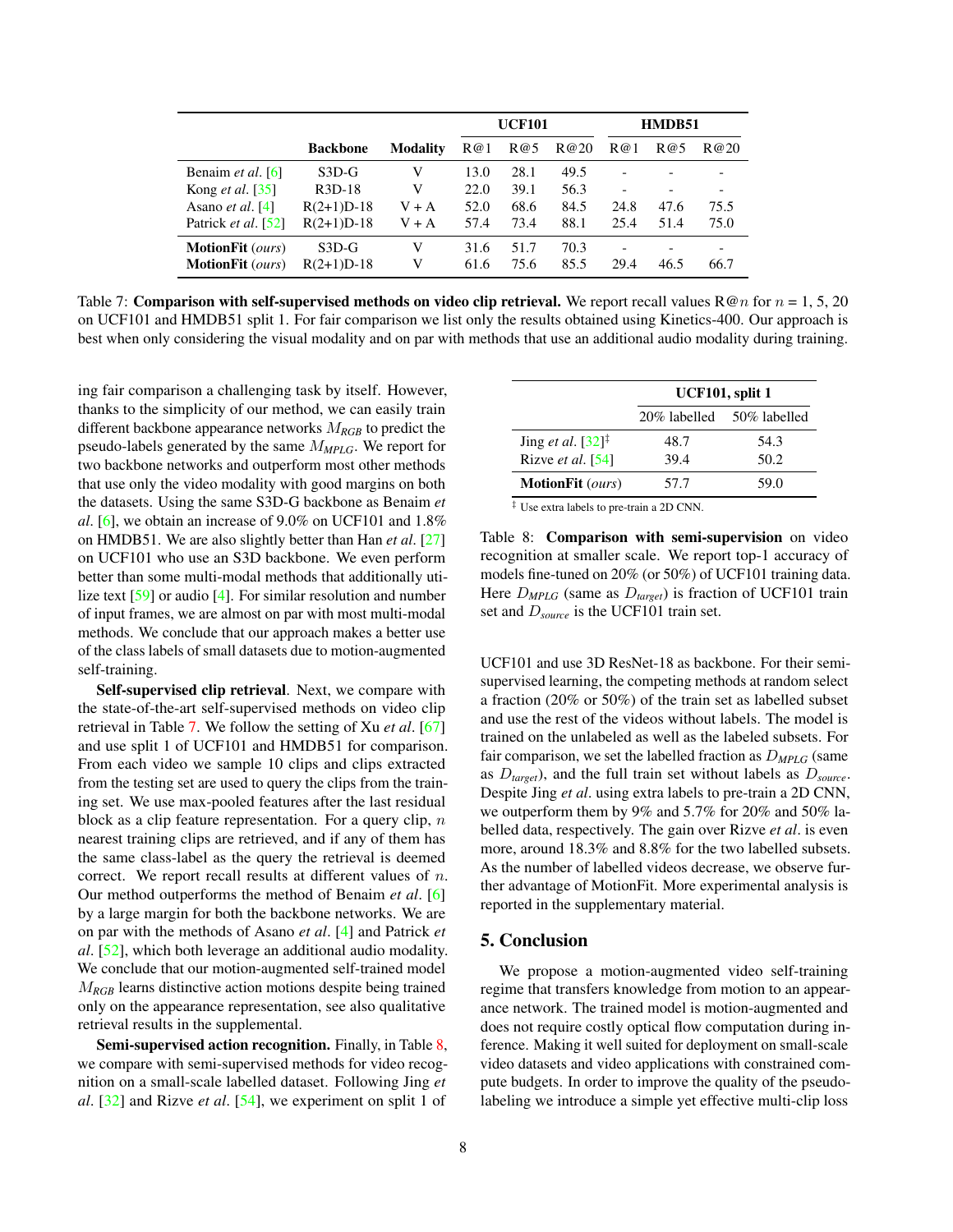for training our pseudo-label generator. Our MotionFit provides a self-trained model that can be effectively fine-tuned on small-scale datasets for downstream tasks such as action recognition and clip retrieval. We fine-tune our model on two small-scale datasets and compare with state-of-the-art knowledge transfer, self-supervised and semi-supervised learning approaches that use the same amount of human labels for training. In all cases, our approach compares favorably to existing vision-only alternatives.

### References

- <span id="page-8-28"></span>[1] Sami Abu-El-Haija, Nisarg Kothari, Joonseok Lee, A. Natsev, G. Toderici, B. Varadarajan, and Sudheendra Vijayanarasimhan. Youtube-8m: A large-scale video classification benchmark. *ArXiv*, abs/1609.08675, 2016. [13](#page-12-0)
- <span id="page-8-20"></span>[2] Jean-Baptiste Alayrac, Adria Recasens, Rosalia Schneider, Relja Arandjelovic, Jason Ramapuram, Jeffrey De Fauw, Lu- ´ cas Smaira, Sander Dieleman, and Andrew Zisserman. Selfsupervised multimodal versatile networks. In *NeurIPS*, 2020.  $\mathcal{D}$
- <span id="page-8-9"></span>[3] Humam Alwassel, Dhruv Mahajan, Bruno Korbar, Lorenzo Torresani, Bernard Ghanem, and Du Tran. Self-supervised learning by cross-modal audio-video clustering. In *NeurIPS*, 2020. [2,](#page-1-0) [4,](#page-3-3) [6,](#page-5-3) [7,](#page-6-2) [13](#page-12-0)
- <span id="page-8-21"></span>[4] Yuki M. Asano, Mandela Patrick, Christian Rupprecht, and Andrea Vedaldi. Labelling unlabelled videos from scratch with multi-modal self-supervision. In *NeurIPS*, 2020. [2,](#page-1-0) [5,](#page-4-1) [7,](#page-6-2) [8,](#page-7-2) [13,](#page-12-0) [14](#page-13-0)
- <span id="page-8-12"></span>[5] Yuki M. Asano, Christian Rupprecht, and Andrea Vedaldi. Self-labelling via simultaneous clustering and representation learning. In *ICLR*, 2020. [2](#page-1-0)
- <span id="page-8-15"></span>[6] Sagie Benaim, Ariel Ephrat, Oran Lang, Inbar Mosseri, William Freeman, Michael Rubinstein, Michal Irani, and Tali Dekel. SpeedNet: Learning the speediness in videos. In *CVPR*, 2020. [2,](#page-1-0) [6,](#page-5-3) [7,](#page-6-2) [8,](#page-7-2) [13,](#page-12-0) [14](#page-13-0)
- <span id="page-8-29"></span>[7] U. Büchler, B. Brattoli, and B. Ommer. Improving spatiotemporal self-supervision by deep reinforcement learning. In *ECCV*, 2018. [14](#page-13-0)
- <span id="page-8-10"></span>[8] Mathilde Caron, Piotr Bojanowski, Armand Joulin, and Matthijs Douze. Deep clustering for unsupervised learning of visual features. In *ECCV*, 2018. [2](#page-1-0)
- <span id="page-8-11"></span>[9] Mathilde Caron, Piotr Bojanowski, Julien Mairal, and Armand Joulin. Unsupervised pre-training of image features on noncurated data. In *ICCV*, 2019. [2](#page-1-0)
- <span id="page-8-13"></span>[10] Mathilde Caron, Ishan Misra, Julien Mairal, Priya Goyal, Piotr Bojanowski, and Armand Joulin. Unsupervised learning of visual features by contrasting cluster assignments. In *NeurIPS*, 2020. [2](#page-1-0)
- <span id="page-8-0"></span>[11] João Carreira and Andrew Zisserman. Quo vadis, action recognition? a new model and the kinetics dataset. In *CVPR*, 2017. [1,](#page-0-1) [2,](#page-1-0) [3,](#page-2-1) [5](#page-4-1)
- <span id="page-8-25"></span>[12] Honglie Chen, Weidi Xie, A. Vedaldi, and Andrew Zisserman. Vggsound: A large-scale audio-visual dataset. In *ICASSP*, 2020. [13](#page-12-0)
- <span id="page-8-16"></span>[13] Hyeon Cho, Tae-Hoon Kim, Hyung Jin Chang, and Wonjun Hwang. Self-supervised spatio-temporal representation learn-

ing using variable playback speed prediction. *arXiv preprint arXiv:2003.02692*, 2020. [2,](#page-1-0) [13,](#page-12-0) [14](#page-13-0)

- <span id="page-8-8"></span>[14] Nieves Crasto, Philippe Weinzaepfel, Alahari Karteek, and C. Schmid. MARS: Motion-augmented RGB stream for action recognition. In *CVPR*, 2019. [2,](#page-1-0) [4,](#page-3-3) [5,](#page-4-1) [7](#page-6-2)
- <span id="page-8-4"></span>[15] Ali Diba, Mohsen Fayyaz, Vivek Sharma, M Mahdi Arzani, Rahman Yousefzadeh, Juergen Gall, and Luc Van Gool. Spatiotemporal channel correlation networks for action classification. In *ECCV*, 2018. [2,](#page-1-0) [4,](#page-3-3) [7](#page-6-2)
- <span id="page-8-24"></span>[16] Ali Diba, V. Sharma, L. Gool, and R. Stiefelhagen. Dynamonet: Dynamic action and motion network. In *ICCV*, 2019. [12,](#page-11-0) [13](#page-12-0)
- <span id="page-8-18"></span>[17] Alaaeldin El-Nouby, Shuangfei Zhai, Graham W. Taylor, and Joshua M. Susskind. Skip-Clip: Self-supervised spatiotemporal representation learning by future clip order ranking. *arXiv preprint arXiv:1910.12770*, 2019. [2,](#page-1-0) [13](#page-12-0)
- <span id="page-8-22"></span>[18] Christoph Feichtenhofer, Haoqi Fan, Jitendra Malik, and Kaiming He. Slowfast networks for video recognition. In *ICCV*, 2019. [3,](#page-2-1) [5](#page-4-1)
- <span id="page-8-14"></span>[19] Basura Fernando, Hakan Bilen, Efstratios Gavves, and Stephen Gould. Self-supervised video representation learning with odd-one-out networks. In *CVPR*, 2017. [2](#page-1-0)
- <span id="page-8-6"></span>[20] Nuno C Garcia, Pietro Morerio, and Vittorio Murino. Modality distillation with multiple stream networks for action recognition. In *ECCV*, 2018. [2](#page-1-0)
- <span id="page-8-7"></span>[21] Nuno C Garcia, Pietro Morerio, and Vittorio Murino. Learning with privileged information via adversarial discriminative modality distillation. *IEEE TPAMI*, 42(10):2581–2593, 2020.  $\mathfrak{D}$
- <span id="page-8-26"></span>[22] J. Gemmeke, D. Ellis, Dylan Freedman, A. Jansen, W. Lawrence, R. C. Moore, M. Plakal, and M. Ritter. Audio set: An ontology and human-labeled dataset for audio events. In *ICASSP*, 2017. [13](#page-12-0)
- <span id="page-8-27"></span>[23] Deepti Ghadiyaram, Matt Feiszli, Du Tran, Xueting Yan, Heng Wang, and D. Mahajan. Large-scale weakly-supervised pre-training for video action recognition. In *CVPR*, 2019. [13](#page-12-0)
- <span id="page-8-5"></span>[24] Rohit Girdhar, Du Tran, Lorenzo Torresani, and Deva Ramanan. DistInit: Learning video representations without a single labeled video. In *ICCV*, 2019. [2,](#page-1-0) [4,](#page-3-3) [7](#page-6-2)
- <span id="page-8-19"></span>[25] Tengda Han, Weidi Xie, and Andrew Zisserman. Video representation learning by dense predictive coding. In *ICCVw*, 2019. [2,](#page-1-0) [7,](#page-6-2) [13](#page-12-0)
- <span id="page-8-1"></span>[26] Tengda Han, Weidi Xie, and Andrew Zisserman. Memoryaugmented dense predictive coding for video representation learning. In *ECCV*, 2020. [1,](#page-0-1) [2,](#page-1-0) [7,](#page-6-2) [13,](#page-12-0) [14](#page-13-0)
- <span id="page-8-2"></span>[27] Tengda Han, Weidi Xie, and Andrew Zisserman. Selfsupervised co-training for video representation learning. In *NeurIPS*, 2020. [1,](#page-0-1) [2,](#page-1-0) [7,](#page-6-2) [8,](#page-7-2) [13,](#page-12-0) [14](#page-13-0)
- <span id="page-8-3"></span>[28] Geoffrey Hinton, Oriol Vinyals, and Jeff Dean. Distilling the knowledge in a neural network. *arXiv preprint arXiv:1503.02531*, 2015. [1](#page-0-1)
- <span id="page-8-17"></span>[29] Allan Jabri, Andrew Owens, and Alexei A Efros. Space-time correspondence as a contrastive random walk. In *NeurIPS*, 2020. [2](#page-1-0)
- <span id="page-8-23"></span>[30] Mihir Jain, Amir Ghodrati, and Cees G. M. Snoek. Actionbytes: Learning from trimmed videos to localize actions. In *CVPR*, 2020. [4,](#page-3-3) [6](#page-5-3)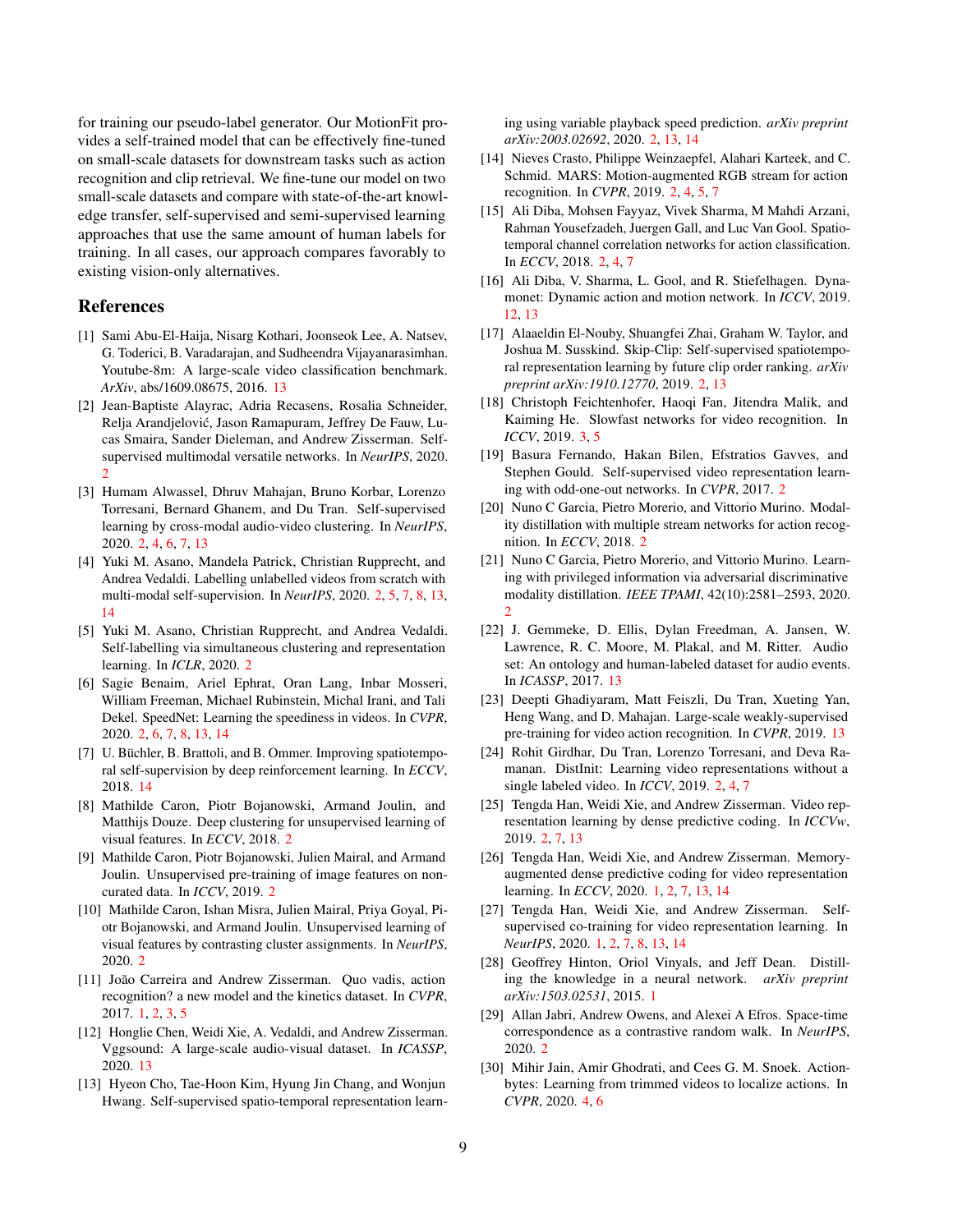- <span id="page-9-9"></span>[31] Xu Ji, João F Henriques, and Andrea Vedaldi. Invariant information clustering for unsupervised image classification and segmentation. In *ICCV*, 2019. [2](#page-1-0)
- <span id="page-9-3"></span>[32] Longlong Jing, Toufiq Parag, Zhe Wu, Yingli Tian, and Hongcheng Wang. VideoSSL: Semi-supervised learning for video classification. In *WACV*, 2021. [1,](#page-0-1) [8,](#page-7-2) [12](#page-11-0)
- <span id="page-9-10"></span>[33] Longlong Jing, Xiaodong Yang, Jingen Liu, and Yingli Tian. Self-supervised spatiotemporal feature learning via video rotation prediction. *arXiv preprint arXiv:1811.11387*, 2018. [2,](#page-1-0) [7,](#page-6-2) [13](#page-12-0)
- <span id="page-9-11"></span>[34] Dahun Kim, Donghyeon Cho, and In So Kweon. Selfsupervised video representation learning with space-time cubic puzzles. In *AAAI*, 2019. [2,](#page-1-0) [3,](#page-2-1) [7,](#page-6-2) [13](#page-12-0)
- <span id="page-9-16"></span>[35] Quan Kong, Wenpeng Wei, Ziwei Deng, Tomoaki Yoshinaga, and Tomokazu Murakami. Cycle-contrast for self-supervised video representation learning. In *NeurIPS*, 2020. [2,](#page-1-0) [7,](#page-6-2) [8,](#page-7-2) [13,](#page-12-0) [14](#page-13-0)
- <span id="page-9-20"></span>[36] Bruno Korbar, Du Tran, and Lorenzo Torresani. Cooperative learning of audio and video models from self-supervised synchronization. In *NeurIPS*, 2018. [2,](#page-1-0) [13](#page-12-0)
- <span id="page-9-8"></span>[37] Hildegard Kuehne, Hueihan Jhuang, Estíbaliz Garrote, Tomaso Poggio, and Thomas Serre. HMDB: a large video database for human motion recognition. In *ICCV*, 2011. [2,](#page-1-0) [3,](#page-2-1) [5](#page-4-1)
- <span id="page-9-13"></span>[38] Hsin-Ying Lee, Jia-Bin Huang, Maneesh Kumar Singh, and Ming-Hsuan Yang. Unsupervised representation learning by sorting sequences. In *ICCV*, 2017. [2](#page-1-0)
- <span id="page-9-24"></span>[39] Tianhao Li and Limin Wang. Learning spatiotemporal features via video and text pair discrimination. *arXiv preprint arXiv:2001.05691*, 2020. [2](#page-1-0)
- <span id="page-9-4"></span>[40] David Lopez-Paz, L. Bottou, B. Schölkopf, and V. Vapnik. Unifying distillation and privileged information. In *ICLR*, 2016. [1](#page-0-1)
- <span id="page-9-33"></span>[41] Dezhao Luo, Chang Liu, Y. Zhou, Dongbao Yang, Can Ma, Qixiang Ye, and Weiping Wang. Video cloze procedure for self-supervised spatio-temporal learning. In *AAAI*, 2020. [13,](#page-12-0) [14](#page-13-0)
- <span id="page-9-18"></span>[42] Aravindh Mahendran, James Thewlis, and A. Vedaldi. Cross pixel optical flow similarity for self-supervised learning. In *ACCV*, 2018. [2](#page-1-0)
- <span id="page-9-29"></span>[43] Dominic Masters and Carlo Luschi. Revisiting small batch training for deep neural networks. *arXiv preprint arXiv:1804.07612*, 2018. [5](#page-4-1)
- <span id="page-9-17"></span>[44] Michaël Mathieu, Camille Couprie, and Yann LeCun. Deep multi-scale video prediction beyond mean square error. *arXiv preprint arXiv:1511.05440*, 2016. [2](#page-1-0)
- <span id="page-9-31"></span>[45] Antoine Miech, Jean-Baptiste Alayrac, Lucas Smaira, I. Laptev, Josef Sivic, and Andrew Zisserman. End-to-end learning of visual representations from uncurated instructional videos. In *CVPR*, 2020. [13](#page-12-0)
- <span id="page-9-32"></span>[46] Antoine Miech, D. Zhukov, Jean-Baptiste Alayrac, Makarand Tapaswi, I. Laptev, and Josef Sivic. Howto100m: Learning a text-video embedding by watching hundred million narrated video clips. In *ICCV*, 2019. [13](#page-12-0)
- <span id="page-9-14"></span>[47] Ishan Misra, C. Lawrence Zitnick, and Martial Hebert. Shuffle and learn: Unsupervised learning using temporal order verification. In *ECCV*, 2016. [2](#page-1-0)
- <span id="page-9-21"></span>[48] Pedro Morgado, Nuno Vasconcelos, and Ishan Misra. Audiovisual instance discrimination with cross-modal agreement. *arXiv preprint arXiv:/2004.12943*, 2020. [2,](#page-1-0) [7,](#page-6-2) [13](#page-12-0)
- <span id="page-9-34"></span>[49] M. Noroozi and P. Favaro. Unsupervised learning of visual representations by solving jigsaw puzzles. In *ECCV*, 2016. [14](#page-13-0)
- <span id="page-9-0"></span>[50] Mehdi Noroozi, Ananth Vinjimoor, Paolo Favaro, and Hamed Pirsiavash. Boosting self-supervised learning via knowledge transfer. In *CVPR*, 2018. [1,](#page-0-1) [2,](#page-1-0) [4,](#page-3-3) [6](#page-5-3)
- <span id="page-9-22"></span>[51] Andrew Owens and Alexei A Efros. Audio-visual scene analysis with self-supervised multisensory features. In *ECCV*, 2018. [2,](#page-1-0) [13](#page-12-0)
- <span id="page-9-28"></span>[52] Mandela Patrick, Yuki M Asano, Ruth Fong, João F Henriques, Geoffrey Zweig, and Andrea Vedaldi. Multi-modal self-supervision from generalized data transformations. *arXiv preprint arXiv:2003.04298*, 2020. [2,](#page-1-0) [5,](#page-4-1) [7,](#page-6-2) [8,](#page-7-2) [13,](#page-12-0) [14](#page-13-0)
- <span id="page-9-23"></span>[53] AJ Piergiovanni, Anelia Angelova, and Michael S Ryoo. Evolving losses for unsupervised video representation learning. In *CVPR*, 2020. [2,](#page-1-0) [13](#page-12-0)
- <span id="page-9-1"></span>[54] Mamshad Nayeem Rizve, Kevin Duarte, Yogesh S Rawat, and Mubarak Shah. In defense of pseudo-labeling: An uncertaintyaware pseudo-label selection framework for semi-supervised learning. In *ICLR*, 2021. [1,](#page-0-1) [2,](#page-1-0) [8,](#page-7-2) [12](#page-11-0)
- <span id="page-9-19"></span>[55] Nawid Sayed, Biagio Brattoli, and Björn Ommer. Cross and learn: Cross-modal self-supervision. In *GCPR*, 2018. [2](#page-1-0)
- <span id="page-9-2"></span>[56] Karen Simonyan and Andrew Zisserman. Two-stream convolutional networks for action recognition in videos. In *NIPS*, 2014. [1,](#page-0-1) [2](#page-1-0)
- <span id="page-9-7"></span>[57] Khurram Soomro, Amir Zamir, and Mubarak Shah. UCF101: A dataset of 101 human actions classes from videos in the wild. *arXiv preprint arXiv:1212.0402*, 2012. [2,](#page-1-0) [3,](#page-2-1) [5](#page-4-1)
- <span id="page-9-6"></span>[58] Jonathan C. Stroud, D. Ross, C. Sun, Jia Deng, and R. Sukthankar. D3D: Distilled 3D networks for video action recognition. In *WACV*, 2020. [2,](#page-1-0) [4](#page-3-3)
- <span id="page-9-25"></span>[59] Chen Sun, Fabien Baradel, Kevin Murphy, and Cordelia Schmid. Learning video representations using contrastive bidirectional transformer. *arXiv preprint arXiv:1906.05743*, 2019. [2,](#page-1-0) [3,](#page-2-1) [7,](#page-6-2) [8,](#page-7-2) [13](#page-12-0)
- <span id="page-9-26"></span>[60] Du Tran, Heng Wang, Lorenzo Torresani, Jamie Ray, Yann LeCun, and Manohar Paluri. A closer look at spatiotemporal convolutions for action recognition. In *CVPR*, 2018. [3,](#page-2-1) [5](#page-4-1)
- <span id="page-9-5"></span>[61] Vladimir Vapnik and Rauf Izmailov. Learning using privileged information: similarity control and knowledge transfer. *JMLR*, 2015. [1](#page-0-1)
- <span id="page-9-12"></span>[62] Carl Vondrick, Abhinav Shrivastava, Alireza Fathi, Sergio Guadarrama, and Kevin Murphy. Tracking emerges by colorizing videos. In *ECCV*, 2018. [2](#page-1-0)
- <span id="page-9-27"></span>[63] Limin Wang, Yuanjun Xiong, Zhe Wang, Yu Qiao, Dahua Lin, Xiaoou Tang, and Luc Van Gool. Temporal segment networks: Towards good practices for deep action recognition. In *ECCV*, 2016. [4,](#page-3-3) [6](#page-5-3)
- <span id="page-9-15"></span>[64] Donglai Wei, Joseph J. Lim, Andrew Zisserman, and William T. Freeman. Learning and using the arrow of time. In *CVPR*, 2018. [2](#page-1-0)
- <span id="page-9-30"></span>[65] Fanyi Xiao, Yong Jae Lee, Kristen Grauman, Jitendra Malik, and Christoph Feichtenhofer. Audiovisual slowfast networks for video recognition. *arXiv preprint arXiv:2001.08740*, 2020. [7,](#page-6-2) [13](#page-12-0)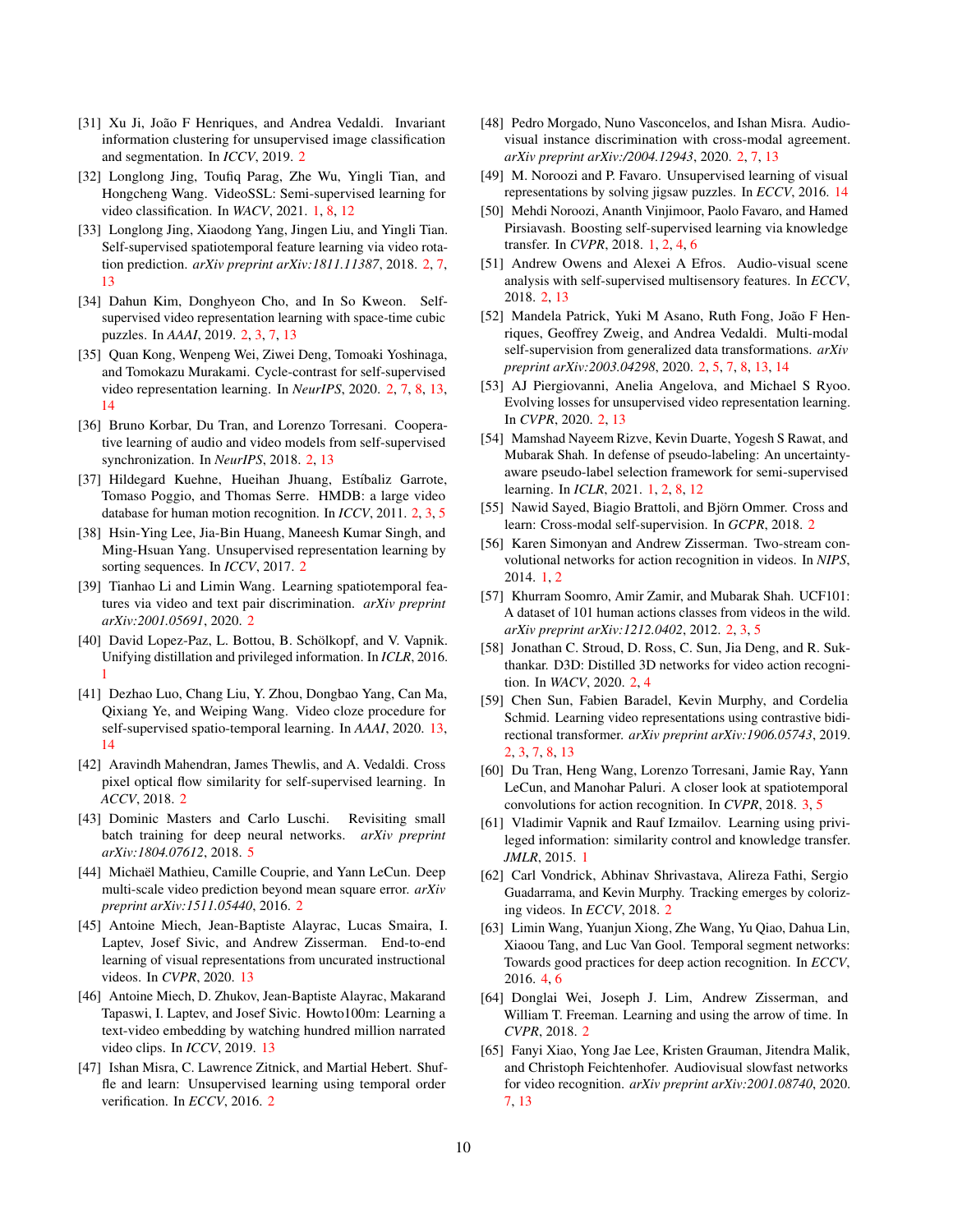- <span id="page-10-5"></span>[66] Saining Xie, Chen Sun, Jonathan Huang, Zhuowen Tu, and Kevin Murphy. Rethinking spatiotemporal feature learning: Speed-accuracy trade-offs in video classification. In *ECCV*, 2018. [3,](#page-2-1) [5](#page-4-1)
- <span id="page-10-2"></span>[67] Dejing Xu, Jun Xiao, Zhou Zhao, Jian Shao, Di Xie, and Yueting Zhuang. Self-supervised spatiotemporal learning via video clip order prediction. In *CVPR*, 2019. [2,](#page-1-0) [3,](#page-2-1) [4,](#page-3-3) [5,](#page-4-1) [6,](#page-5-3) [7,](#page-6-2) [8,](#page-7-2) [13,](#page-12-0) [14](#page-13-0)
- <span id="page-10-0"></span>[68] Xueting Yan, Ishan Misra, Abhinav Gupta, Deepti Ghadiyaram, and Dhruv Mahajan. ClusterFit: Improving generalization of visual representations. In *CVPR*, 2020. [1,](#page-0-1) [2,](#page-1-0) [4,](#page-3-3) [6](#page-5-3)
- <span id="page-10-3"></span>[69] Yuan Yao, Chang Liu, Dezhao Luo, Yu Zhou, and Qixiang Ye. Video playback rate perception for self-supervised spatiotemporal representation learning. In *CVPR*, 2020. [2,](#page-1-0) [13,](#page-12-0) [14](#page-13-0)
- <span id="page-10-7"></span>[70] Christopher Zach, T. Pock, and H. Bischof. A duality based approach for realtime TV-L1 optical flow. In *DAGM-Symposium*, 2007. [5](#page-4-1)
- <span id="page-10-4"></span>[71] Xiaohang Zhan, Xingang Pan, Z. Liu, D. Lin, and Chen Change Loy. Self-supervised learning via conditional motion propagation. In *CVPR*, 2019. [2](#page-1-0)
- <span id="page-10-1"></span>[72] Xiaohang Zhan, Jiahao Xie, Ziwei Liu, Yew-Soon Ong, and Chen Change Loy. Online deep clustering for unsupervised representation learning. In *CVPR*, 2020. [2](#page-1-0)
- <span id="page-10-6"></span>[73] Chengxu Zhuang, Alex Andonian, and D. Yamins. Unsupervised learning from video with deep neural embeddings. In *CVPR*, 2020. [3,](#page-2-1) [7,](#page-6-2) [13](#page-12-0)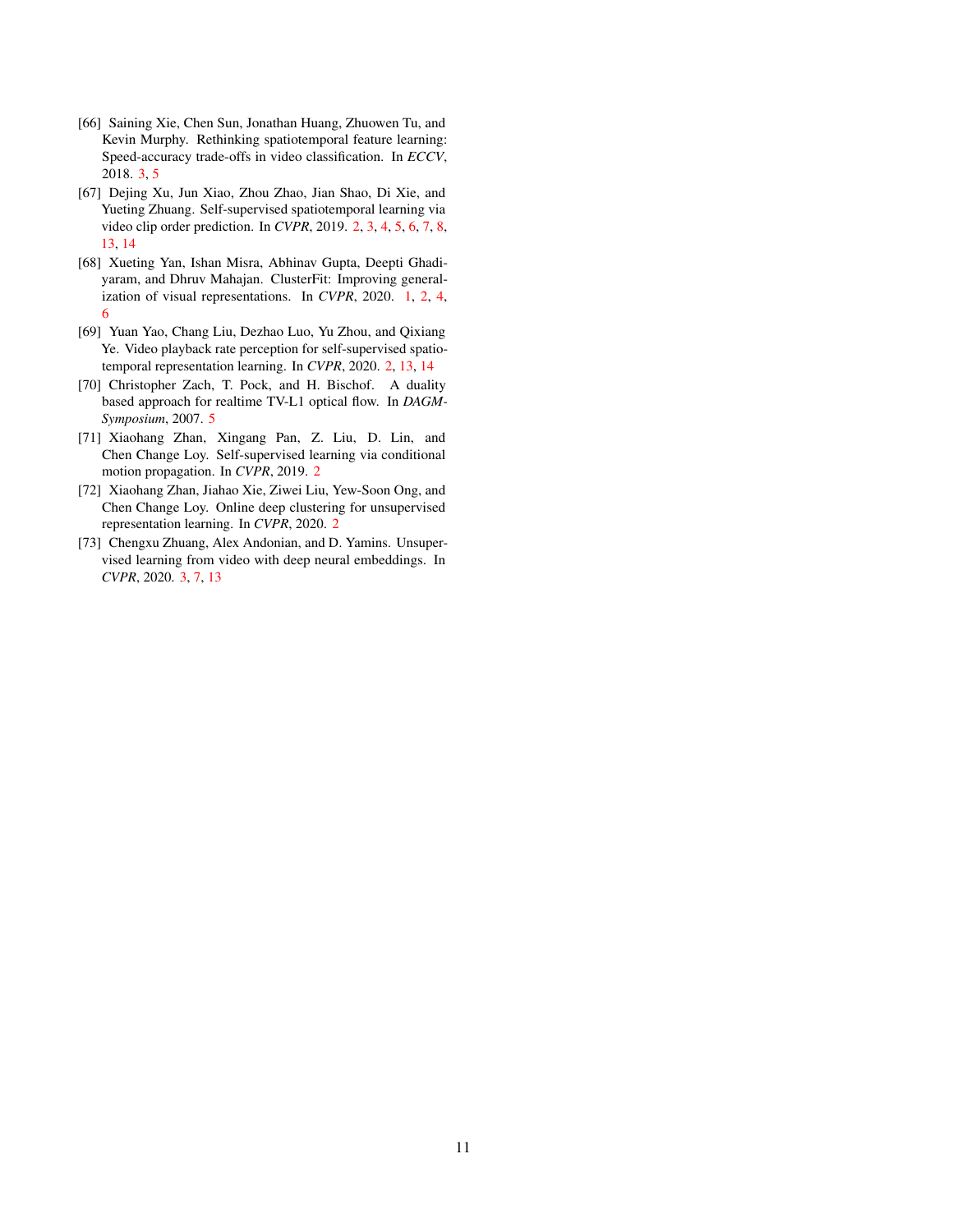### <span id="page-11-0"></span>Supplementary material for: Motion-Augmented Self-Training for Video Recognition at Smaller Scale

In this supplementary material, we first report qualitative results for video clip retrieval. Then we provide more analysis on semi-supervised action recognition. Finally, we make a larger comparison with self-supervised methods that use other than Kinetics dataset for training.

### S1. Qualitative results for video retrieval

To further investigate the quality of the learned representation, we illustrate a few success and failure examples in Figure [S1.](#page-12-1) Despite that some of the retrieved videos are from different action classes than the query video, the learned representation successfully captures similar motion patterns and not the appearance context. For example, on the first row the model captures hand motion, on the second row the model captures the dominant human poses.

### S2. Semi-supervised action recognition

<span id="page-11-1"></span>

|                                                     | UCF101, split 1 |              |                                 |  |  |  |
|-----------------------------------------------------|-----------------|--------------|---------------------------------|--|--|--|
|                                                     | 20% labelled    | 50% labelled | $D_{source}$ / Training dataset |  |  |  |
| Jing et al. $[32]$ <sup><math>\ddagger</math></sup> | 48.7            | 54.3         | training set                    |  |  |  |
| Rizve et al. $[54]$                                 | 39.4            | 50.2         | training set                    |  |  |  |
| <b>MotionFit</b> (ours)                             | 57.7            | 59.0         | training set                    |  |  |  |
| <b>MotionFit</b> (ours)                             | 57.6            | 56.6         | training set $-D_{MPIG}$        |  |  |  |

Table S1: Comparison with semi-supervision on video recognition at smaller scale. We report top-1 accuracy of models fine-tuned on 20% (or 50%) of UCF101 training

data, which is also our D*MPLG* (same as D*target*).

We further analyze our method for semi-supervised video recognition with ablation on the size of source dataset (D*source*) for self-training. The results are shown in Table [S1.](#page-11-1) In the main paper, following competing methods, we use a labelled set (20% or 50% of training set) as D*MPLG* and the full training set as D*source*. Here, we experiment by removing labelled samples from the training set to have a trimmed D*source* = training set−D*MPLG*, with the remaining 80% or 50% samples of the training set. With this, the performance drops for both labeled subsets but the larger drop of 2.4% for a 50% labelled subset is due to the drastic decrease in the size of D*source*. While the 20% labelled subset loses only 0.1% as the data for self-training is only slightly reduced. This further shows the importance of our self-training.

# S3. Comparison with self-supervised methods for action recognition

In Table [S2](#page-12-2) we list more results of self-supervised methods for action recognition that also utilize datasets other than

Kinetics for training. Our method still outperforms other visual-only methods, including those that use a larger dataset for pre-training  $[16]$ .

## S4. Comparison with self-supervised methods for clip retrieval

In Table [S3](#page-13-1) we list more results of self-supervised methods for clip retrieval that also utilize other than Kinetics dataset for training. Our method still outperforms other visual-only methods.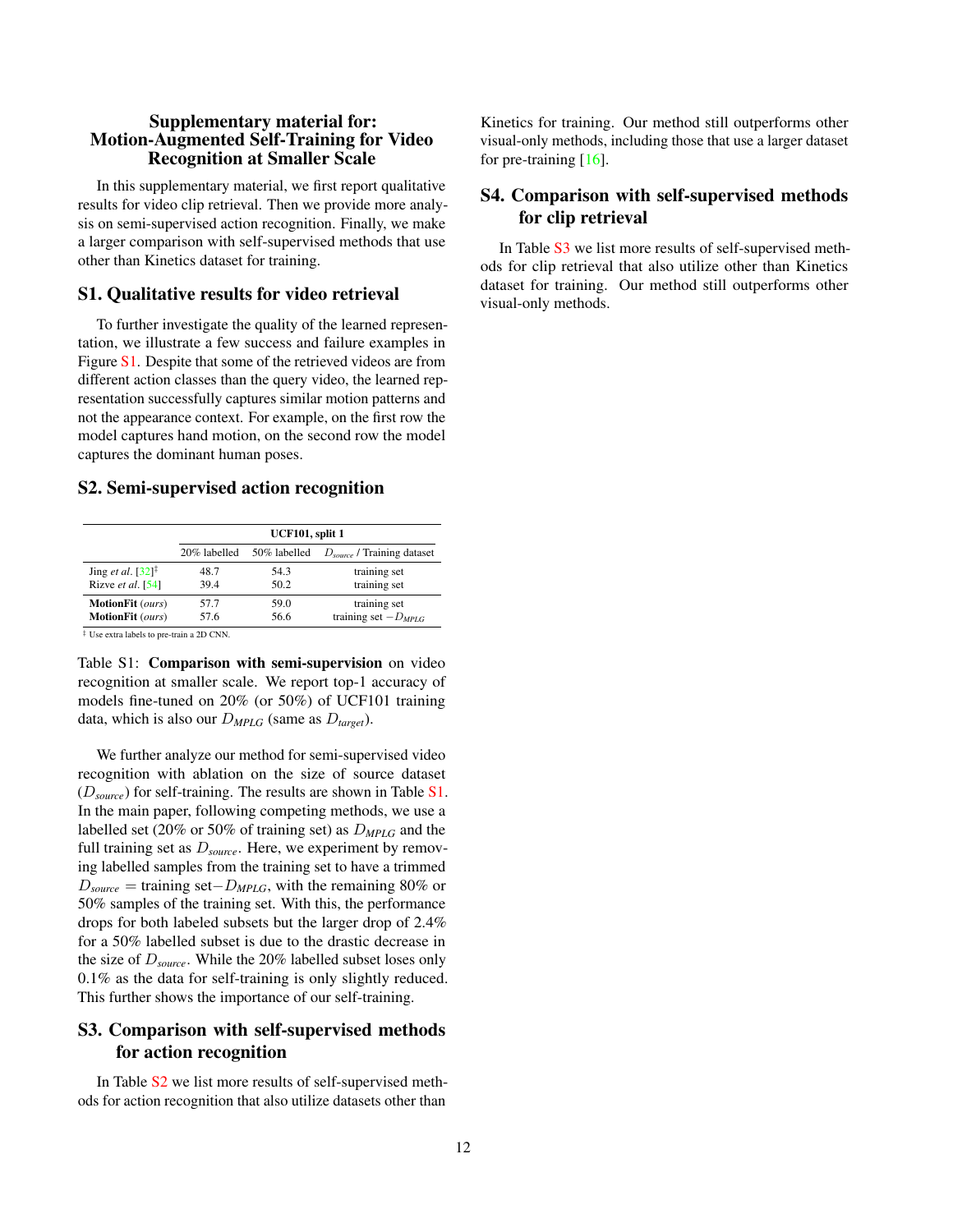<span id="page-12-1"></span><span id="page-12-0"></span>

Figure S1: Success and failure examples for video retrieval. The left examples show top-retrieved videos belonging to the same action class as the query video. On the right, all three retrieved videos are from a different class. While our model may retrieve videos from different action classes, it still captures distinctive motion patterns like hand motion and human poses.

<span id="page-12-2"></span>

|                                        | <b>Dataset</b>   | <b>Backbone</b>         | <b>Frames</b> | <b>Resolution</b> | <b>Modality</b> | <b>UCF101</b> | HMDB51                   |
|----------------------------------------|------------------|-------------------------|---------------|-------------------|-----------------|---------------|--------------------------|
| Sun et al. [59]                        | K400             | $\overline{\text{S3D}}$ | 16            | 112               | $V + T$         | 79.5          | 44.6                     |
| Owens <i>et al.</i> $\lceil 51 \rceil$ | K400             | $R3D-18$                | 64            | 224               | $V + A$         | 82.1          | $\overline{\phantom{a}}$ |
| Asano et al. $[4]$                     | K400             | $R(2+1)D-18$            | 30            | 112               | $V + A$         | 83.1          | 47.1                     |
| Asano et al. $[4]$                     | VGG-Sound $[12]$ | $R(2+1)D-18$            | 30            | 112               | $V + A$         | 87.7          | 53.1                     |
| Korbar et al. $\lceil 36 \rceil$       | K400             | $MC3-18$                | 25            | 224               | $V + A$         | 85.8          | 56.9                     |
| Korbar et al. [36]                     | Audioset [22]    | $MC3-18$                | 25            | 224               | $V + A$         | 89.0          | 61.6                     |
| Alwassel et al. [3]                    | K400             | $R(2+1)D-18$            | 32            | 224               | $V + A$         | 86.8          | 52.6                     |
| Alwassel et al. [3]                    | Audioset [22]    | $R(2+1)D-18$            | 32            | 224               | $V + A$         | 93.0          | 63.7                     |
| Alwassel et al. [3]                    | IG-Kinetics [23] | $R(2+1)D-18$            | 32            | 224               | $V + A$         | 95.5          | 68.9                     |
| Xiao et al. $[65]$                     | K400             | SlowFast                | 64            | 224               | $V + A$         | 87.0          | 54.6                     |
| Morgado et al. [48]                    | K400             | $R(2+1)D-18$            | 32            | 224               | $V + A$         | 87.5          | 60.8                     |
| Morgado et al. [48]                    | Audioset [22]    | $R(2+1)D-18$            | 32            | 224               | $V + A$         | 91.5          | 64.7                     |
| Patrick et al. [52]                    | K400             | $R(2+1)D-18$            | 32            | 224               | $V + A$         | 89.3          | 60.0                     |
| Patrick et al. [52]                    | VGG-Sound [12]   | $R(2+1)D-18$            | 32            | 224               | $V + A$         | 89.4          | 62.1                     |
| Patrick et al. [52]                    | Audioset [22]    | $R(2+1)D-18$            | 32            | 224               | $V + A$         | 92.5          | 66.1                     |
| Patrick et al. [52]                    | IG-Kinetics [23] | $R(2+1)D-18$            | 32            | 224               | $V + A$         | 95.2          | 72.8                     |
| Miech et al. $[45]$                    | <b>HTM</b> [46]  | S <sub>3</sub> D        | 32            | 224               | $V + T$         | 91.3          | 61.0                     |
| Piergiovanni et al. [53]               | Youtube8M [1]    | S <sub>3</sub> D        | 32            | 224               | $V + T$         | 93.8          | 67.4                     |
| ElNouby et al. $[17]$                  | <b>UCF101</b>    | R3D-18                  | 16            | 112               | V               | 64.4          | $\overline{\phantom{0}}$ |
| Kim et al. [34]                        | K400             | $R3D-18$                | 16            | 112               | V               | 65.8          | 33.7                     |
| Kong et al. $[35]$                     | K400             | R3D-18                  | 8             | 112               | V               | 69.4          | 37.8                     |
| Luo et al. $[41]$                      | <b>UCF101</b>    | $R(2+1)D-18$            | 16            | 112               | V               | 66.3          | 32.2                     |
| Yao et al. [69]                        | <b>UCF101</b>    | $R(2+1)D-18$            | 16            | 112               | V               | 72.1          | 35.0                     |
| Xu et al. [67]                         | <b>UCF101</b>    | $R(2+1)D-18$            | 16            | 112               | V               | 72.4          | 30.9                     |
| Cho et al. $[13]$                      | <b>UCF101</b>    | $R(2+1)D-18$            | 16            | 112               | V               | 74.8          | 36.8                     |
| Han et al. [25]                        | K400             | R-2D3D-34               | 25            | 224               | V               | 75.7          | 35.7                     |
| Jing et al. $[33]$                     | K400             | $R3D-18$                | 64            | 112               | V               | 76.6          | 47.0                     |
| Zhuang et al. [73]                     | K400             | <b>SlowFast</b>         | 16            | 112               | V               | 77.0          | 46.5                     |
| Han et al. $[26]$                      | K400             | R-2D3D-18               | 25            | 224               | V               | 78.1          | 41.2                     |
| Benaim et al. $[6]$                    | K400             | $S3D-G$                 | 64            | 224               | V               | 81.1          | 48.8                     |
| Han et al. $[27]$                      | <b>UCF101</b>    | S <sub>3</sub> D        | 32            | 128               | V               | 81.4          | 52.1                     |
| Han et al. [27]                        | K400             | S <sub>3</sub> D        | 32            | 128               | V               | 87.9          | 54.6                     |
| Diba et al. $[16]$                     | Youtube8M [1]    | <b>STCNet</b>           | 32            | 112               | V               | 88.1          | 59.9                     |
| MotionFit (ours)                       | K400             | $R(2+1)D-18$            | 32            | 112               | V               | 88.9          | 61.4                     |
| MotionFit (ours)                       | K400             | $S3D-G$                 | 64            | 224               | V               | 90.1          | 50.6                     |

Table S2: Comparison with self-supervised methods on video action recognition. We report top-1 accuracy of fine-tuned models averaged over all 3 splits of UCF101 and HMDB51. Our approach is the best when only considering the visual modality (V).